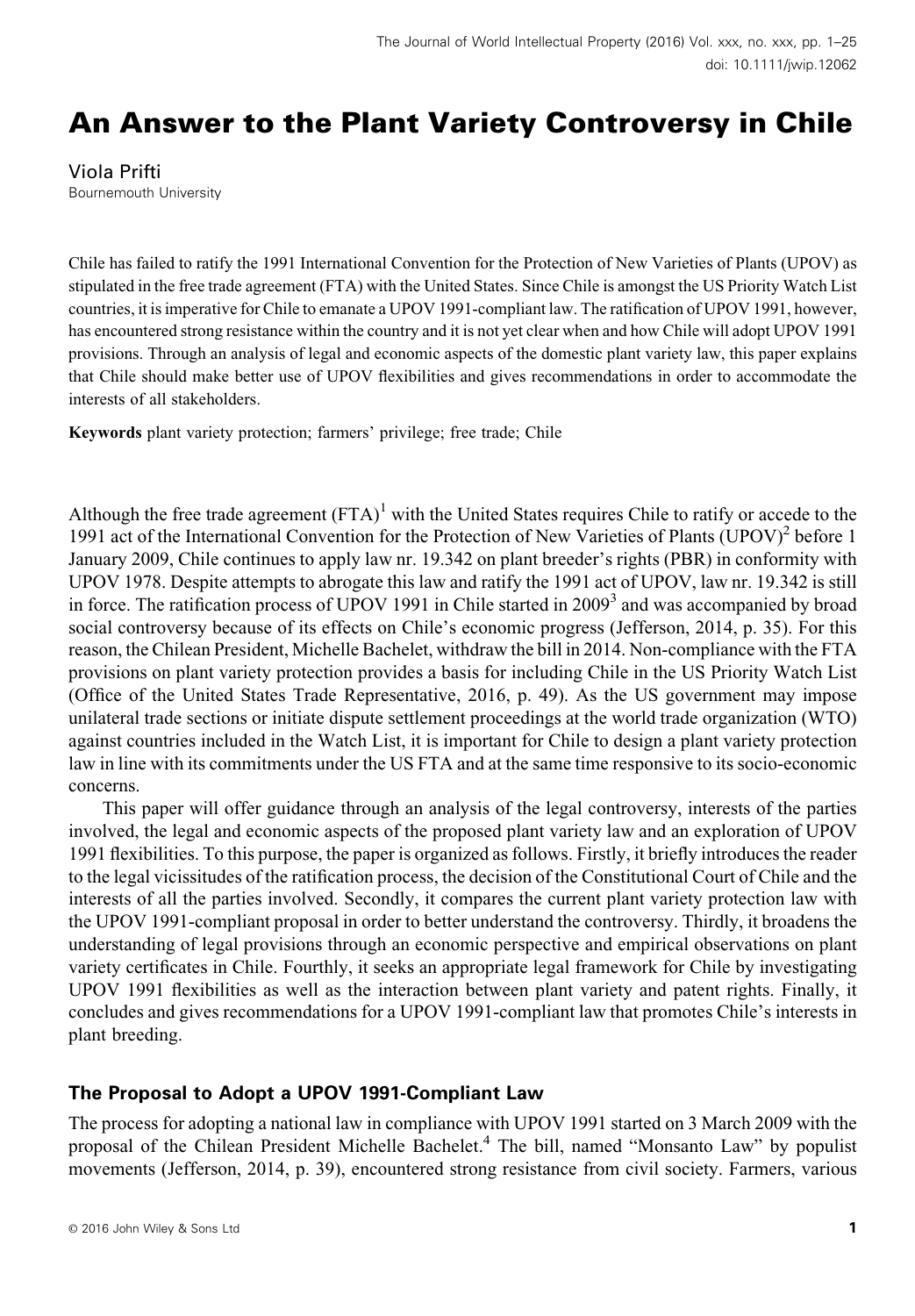social groups and senators themselves denounced the negative effects of the proposed law on small-scale farming, food sovereignty and biodiversity. These concerns were especially emphasized in a petition in front of the Constitutional Tribunal of Chile. On 20 May 2011, 17 senators claimed the unconstitutionality<sup>5</sup> of UPOV 1991,<sup>6</sup> but the Tribunal rejected their petition.<sup>7</sup> The grounds for the petition and the reasons for its rejection will be here briefly illustrated in order to better understand the matter at hand. The main arguments put forward by the senators were as follows:

- 1. The restriction of the farmers' privilege violates the right of property as established in art. 19. N. 24 of the Constitution.<sup>8</sup>
- 2. The provisions of UPOV violate the duty of the State to protect the preservation of the environment as required by article 19 n. 8 of the Constitution and the scope of protection on plant varieties in UPOV 1991 obstacles the movement of goods.<sup>9</sup>
- 3. Violation of the State's duty to promote the harmonious integration of all sectors of the country and guarantee to the people the right to participate with equal opportunities in the national life as required by article 1, last paragraph of the Constitution.
- 4. Violation of the right to equality before the law (stated in article 19. n. 2 and n. 22 of the Constitution) considering that UPOV 1991 provides for no compensation for farmers that supply the genetic material possessed by the right holder.

The Tribunal dismissed these arguments as follows:

- 1. The contested rules do not relate with the right to acquire a private good, but with the protection and regulation of ownership. UPOV 1991 does not impede farmers to acquire ownership if their varieties comply with its requirements.<sup>10</sup> Although farmers' varieties are not registered, they are commercialized through local channels. This means that there is established knowledge on these varieties and there is no need for registers. $<sup>11</sup>$ </sup>
- 2. There is no direct relationship between UPOV and contamination of the environment<sup>12</sup> and UPOV does not regulate the commercialization of plant varieties. Article 18 of the 1991 act clarifies that the breeder's right shall be independent of any measure taken by a Contracting Party to regulate within its territory the production, certification and marketing of material of varieties and that such measures shall not affect the application of its provisions.
- 3. The Tribunal decided that UPOV 1991 does not affect equality before the law. The formulation of the petition was deemed too generic since it did not specify how the Constitutional provision was violated. Thus it failed to provide the Tribunal the basis for a decision (p. 74). Similarly, the judges argued that the petition lacked sufficient elements to issue a verdict on a hypothetical violation of State's rights on the integration of the nation (p. 75).

The above arguments are undoubtedly thought-provoking but their analysis falls beyond the scope of this paper. The decision of the Constitutional Tribunal is yet relevant for the matter at hand as it offers important insights into the reasons for the controversy, and consequently helps find a solution. The decision reveals a clash between two major interests in plant breeding: those of commercial plant breeders and those of smallholder farmers. Commercial plant breeders are public institutions or breeding companies, which engage in creating new varieties of plants with enhanced qualities (to respond to consumers' preferences or climate conditions). Advanced biotechnological techniques and laboratory research allow these varieties to express identical characteristics through generations and control quality and yield performance. Smallholder farmers, on the other hand, often comprise indigenous people and families, who have undertaken plant breeding activities since time immemorial. They, however, do not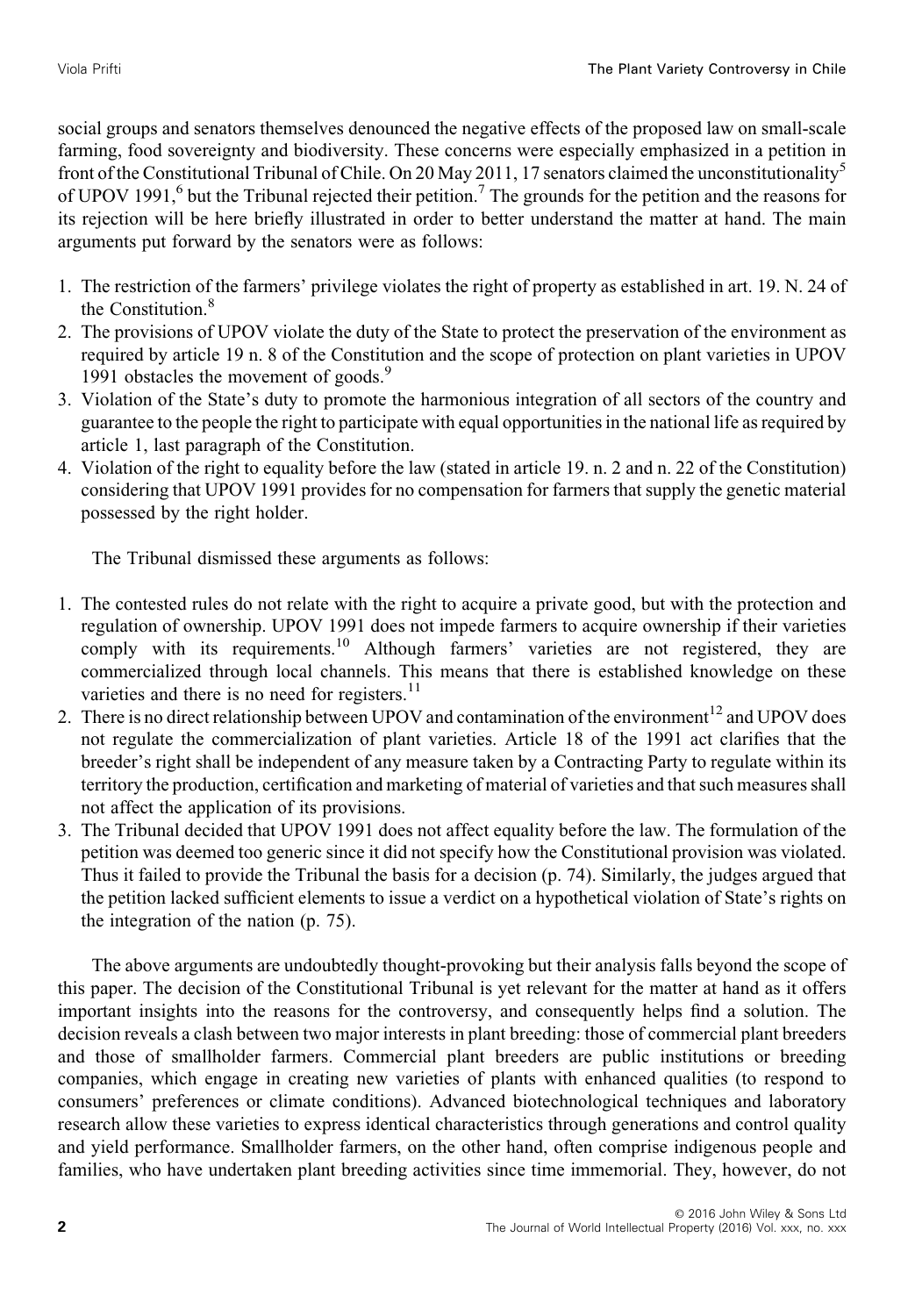have the technical and financial means to create the same varieties as commercial breeders. Farmers' varieties are heterogeneous and express distinctive features when replanted (Prifti, 2015a, pp.13–4).

To put it briefly, commercial breeders and farmers differ in two main aspects: financial resources and innovation models.<sup>13</sup> These differences are reflected in the current controversy on plant variety protection in Chile. As underlined in the decision of the Constitutional Tribunal, UPOV does not protect smallholder farmers and indigenous people. These small innovators market their seeds through local and informal channels. Although this might induce to think that there is no overlap between farmers' and commercial breeders'system, the senators' petition claimed that the restriction of the farmers' privilege in UPOV 1991 creates difficulties for smallholders who cannot replant and exchange commercial seeds with each other. Social concerns on the economic impact of UPOV 1991 on small-scale farming were also one reason for the bill's withdrawal on 17 March 2014 (Jefferson, 2014, pp. 38–43). In order to better understand the matter and assess how UPOV protects these different interests, the following section will explain the UPOV system and compare the Chilean plant variety protection law with the UPOV 1991 bill.<sup>14</sup>

#### A Legal Perspective

#### Assessing Plant Variety Protection: UPOV 1991 Versus UPOV 1978

UPOV aims at incentivizing breeders to create new varieties of plants through the grant of breeder's rights. Breeder's rights are a kind of intellectual property right that enable breeders to "capture a larger portion of the additional benefits generated by the cultivation of a new variety" (Eaton, 2007). Along with profitmaking, the object and scope of protection as well as duration of rights are other determinants designed to stimulate plant breeding activities. In this respect, the last UPOV amendment in 1991 introduces three main novelties: the obligation to protect all plant genera and species (article 3), a broader scope of protection (articles 14 and 15), a greater period of protection (articles 13 and 19). Under the precedent act, UPOV 1978, protection of all plant genera and species is only an option (article 4.1). The 1978 Act requires countries to protect a minimum of 24 genera and species, but at the same time it allows them to reduce the number of protected genera and species based on their special economic and ecological conditions. The lack of this flexibility in UPOV 1991 may be one concern for Chile.

Another novelty and concern of UPOV 1991 regards the scope of protection. Article 14 of UPOV 1991 covers the scope of the rights granted to the plant breeder, while its article 15 delineates some limits to the exercise of these rights. Based on article 14, breeder's rights extend to the protected variety, its essentially derived varieties (EDVs) as well as harvested material, and encompass additional acts such as conditioning for the purpose of propagation, exportation, importation and stocking for such purposes (article 15). UPOV 1978, on the other hand, provides that the rights of the breeder can be enforced only with regard to the production for commercial purposes, offering for sale and marketing of propagating material of the variety (article 5). It can be noticed from this brief comparison that UPOV 1991 grants a broader scope of protection not only by extending rights on the object of protection (EDVs, harvested material) but also by covering additional acts on protected material (exportation, importation and stocking).

The broader scope of protection granted to the breeder is further apparent in the "breeder's exception" and "farmers' privilege," new provisions contained in article 15 of UPOV 1991. The breeder's exception allows other breeders to use the protected variety as a source of variation for breeding other varieties, while the farmers' privilege is usually intended to permit farmers to save and replant protected seeds, and exchange them with other farmers. Breeders and farmers who commercialize protected products are nevertheless required to ask for a licence from the original breeder. These practices were already permissible under article 5 of UPOV 1978,<sup>15</sup> but it was article 15 of UPOV 1991 that made explicit the conditions under which breeder's rights are not deemed to be infringed. Its paragraph 1 makes the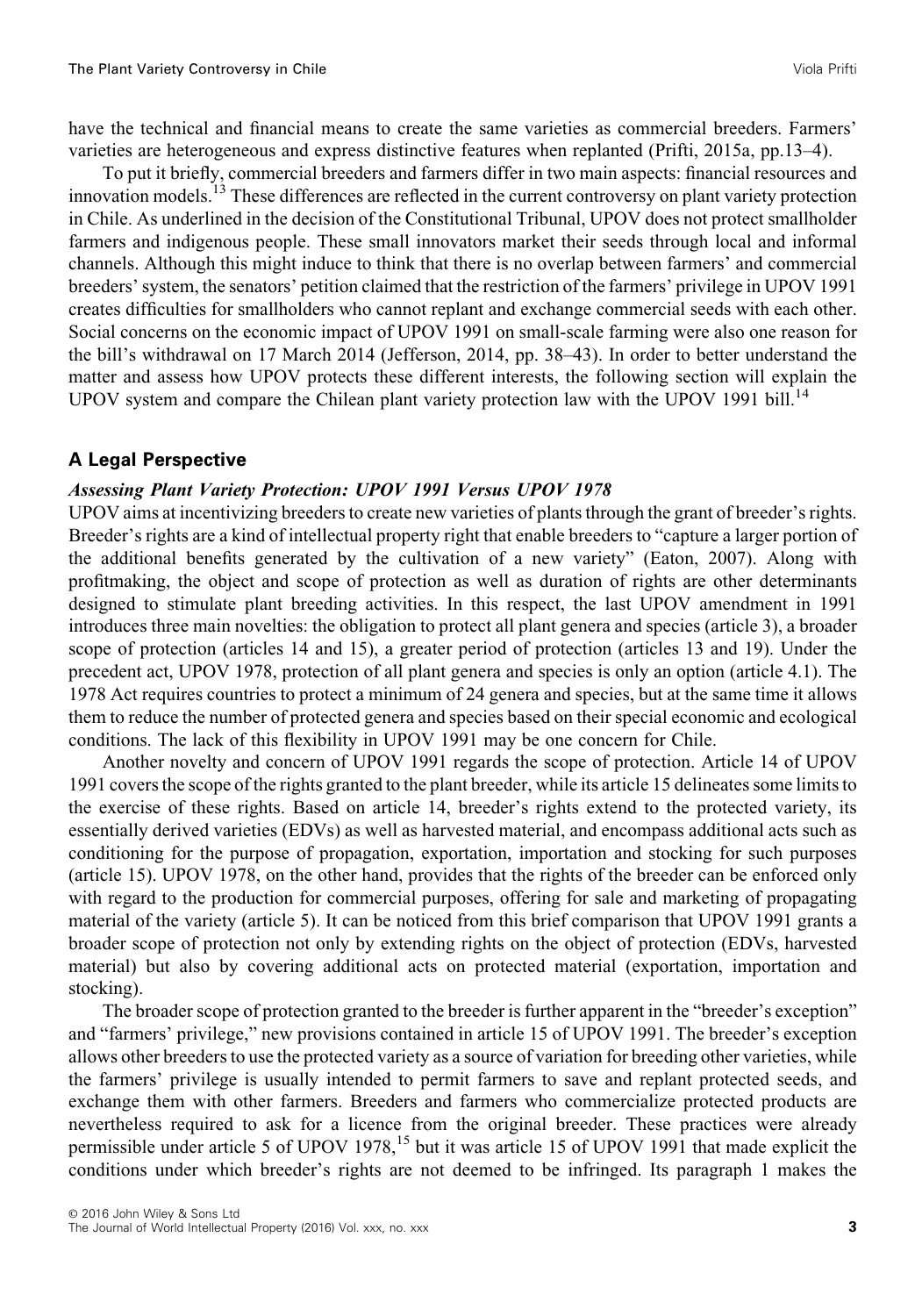breeder's exception mandatory, whereas paragraph 2 gives countries the option to allow farmers using for propagating purposes, on their own holdings, the product of the harvest which they have obtained by planting, on their own holdings, a protected variety.<sup>16</sup> The provision on farmers' privilege undoubtedly expands the scope of protection for breeders and reduces lawful activities for farmers. This restriction of the freedom to save and exchange seeds is one of the main controversies provoked by UPOV 1991 in Chile.

Article 13 of UPOV 1991 further strengthens breeder's rights by granting protection during the period between the filing or the publication of the application for the grant of a breeder's right and the grant of that right UPOV (2009b). During this period, the breeder is entitled to receive an equitable remuneration for acts that infringe his rights under article 14. As the period of provisional protection is added to the actual years of protection, the consequence of this provision is the postponement of third parties' market entry. The provisional protection of rights may generate worries with regard to access of protected varieties and may subsequently slow innovations in plant breeding. The same concerns exist on the length of protection; UPOV 1991 shifted the minimum years of protection from 15 to 20, and for trees and vines, from 18 to 25.<sup>17</sup> In order to understand how the transposition of UPOV 1991 provisions into national legal systems may affect Chile, the following section will examine its legislative proposal for complying with UPOV 1991 in a comparative perspective with the current plant variety protection system based on UPOV 1978.

# UPOV 1978 Versus UPOV 1991 in Chile

As aforementioned, Chile ratified UPOV 1978 with law no. 19.342. In order to better comprehend the controversy, the following table compares the object of protection and the scope of breeder's rights under this law and the bill drafted in compliance with UPOV 1991.

## Object of Protection

As shown in Table 1, both legal acts protect plant varieties of all genera and species. Law no. 19.342 extends the object of protection to propagating material, while bill no. 8570 to hybrids. The language of their provisions differs; nevertheless, there are no substantial differences as regards the objection of protection under these legal acts. Propagating material, for example, falls under the scope of plant breeder's rights in the proposed law (article 39). Similarly, the explicit mention of hybrid varieties in the object of protection does not add much as hybrids are a type of plant variety bred through a hybridization process.18

# Scope of Protection

The novelties of UPOV 1991 come to light with respect to the scope of protection. Table 1 shows the greater number of activities that fall under the scope of breeder's rights. In some cases, these activities are complementary to those already protected by law no. 19.342 (preparation of the material for propagation purposes, its advertisement and stocking)<sup>19</sup>; in others, they include new acts (harvested material,<sup>20</sup>) essentially derived varieties<sup>21</sup>).

One of the new provisions appears problematic: "varieties that are not clearly distinguishable from the protected variety" (article 39 c). The language of this provision suggests that breeder's rights may cover any variety, even those varieties developed independently from the protected variety. This seems to give not only a broader, but also an unreasonable scope of protection to the breeder. If the reason for granting breeder's rights is that of allowing breeders to "capture a larger portion of the additional benefits generated by the cultivation of a new variety" (Eaton, 2007), rewarding the breeder for varieties created without his contribution finds no justification. Extending breeder's rights to "not clearly distinguishable" varieties may thus generate additional profit for the breeder without a real contribution from his part. This will incentivize profit-making but not necessarily the creation of varieties with novel added value.

A further ill-advised effect of this provision may be that of extending breeder's rights to varieties which have been previously developed but not registered. It may happen that a breeder ameliorates an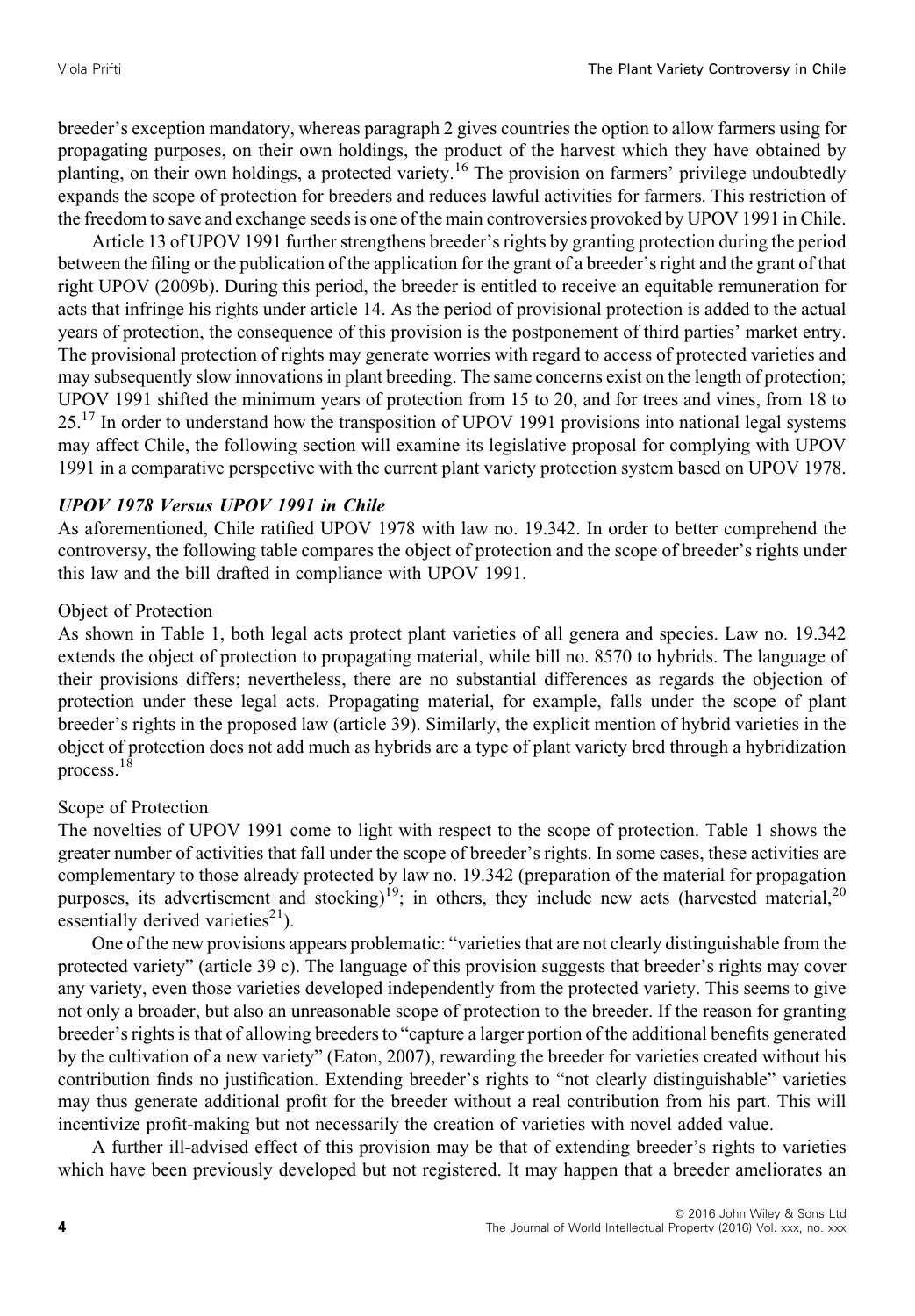|                                               | Table 1: Law No. 19.342 Versus Bill. No. 8570                                                                                                                                                            |                                                                                                                                                                                                                          |
|-----------------------------------------------|----------------------------------------------------------------------------------------------------------------------------------------------------------------------------------------------------------|--------------------------------------------------------------------------------------------------------------------------------------------------------------------------------------------------------------------------|
|                                               | Law no. 19.342                                                                                                                                                                                           | Bill no. 8570                                                                                                                                                                                                            |
| Object of protection                          | Article 3<br>Plant variety and propagating material<br>of all genera and species.                                                                                                                        | Article 3<br>Plant varieties and their hybrids of all genera<br>and species.                                                                                                                                             |
| Scope of protection                           | Article 3                                                                                                                                                                                                | Article 39                                                                                                                                                                                                               |
|                                               | a) Production of propagating material<br>of the variety.                                                                                                                                                 | a) Preparation of the material for propagation<br>purposes.                                                                                                                                                              |
|                                               | b) Sale, offering for sale or display for<br>sale of the said material.                                                                                                                                  | b) Production of propagating material of the<br>said variety.                                                                                                                                                            |
|                                               | c) Marketing, import or export thereof.                                                                                                                                                                  | c) Sale, offering for sale, advertisement or<br>display for sale of the said material.                                                                                                                                   |
|                                               | d) Repeated use of the new variety for<br>the commercial production of<br>another variety.                                                                                                               | d) Marketing, import or export thereof.                                                                                                                                                                                  |
|                                               | e) Use of ornamental plants or of parts<br>of such plants that are normally<br>marketed for purposes other than<br>propagation, with a view to the<br>production of ornamental plants or<br>cut flowers. | e) Repeated use of the new variety for the<br>commercial production of another variety.                                                                                                                                  |
|                                               |                                                                                                                                                                                                          | f) Stocking for any of the purposes mentioned<br>above.                                                                                                                                                                  |
|                                               |                                                                                                                                                                                                          | g) Use of ornamental plants or of parts of such<br>plants that are normally marketed for purposes<br>other than propagation, with a view to the<br>production of ornamental plants or cut flowers.<br>Article 39, part 2 |
|                                               |                                                                                                                                                                                                          | a) The harvested material, including entire<br>plants and parts of plants, obtained without<br>authorization, unless the holder has had<br>reasonable opportunity to exercise his right<br>in relation to such material. |
|                                               |                                                                                                                                                                                                          | b) Varieties essentially derived from a<br>protected one, unless the protected variety is<br>an essentially derived variety itself.                                                                                      |
|                                               |                                                                                                                                                                                                          | c) Varieties that are not clearly distinguishable<br>from the protected variety, according to the<br>distinctiveness criterion established in<br>article $7^{22}$ of this law.                                           |
| Private use and<br>experimental<br>exceptions |                                                                                                                                                                                                          | Article 49                                                                                                                                                                                                               |
|                                               |                                                                                                                                                                                                          | a) Acts done privately with no commercial<br>purposes.                                                                                                                                                                   |
|                                               |                                                                                                                                                                                                          | continued                                                                                                                                                                                                                |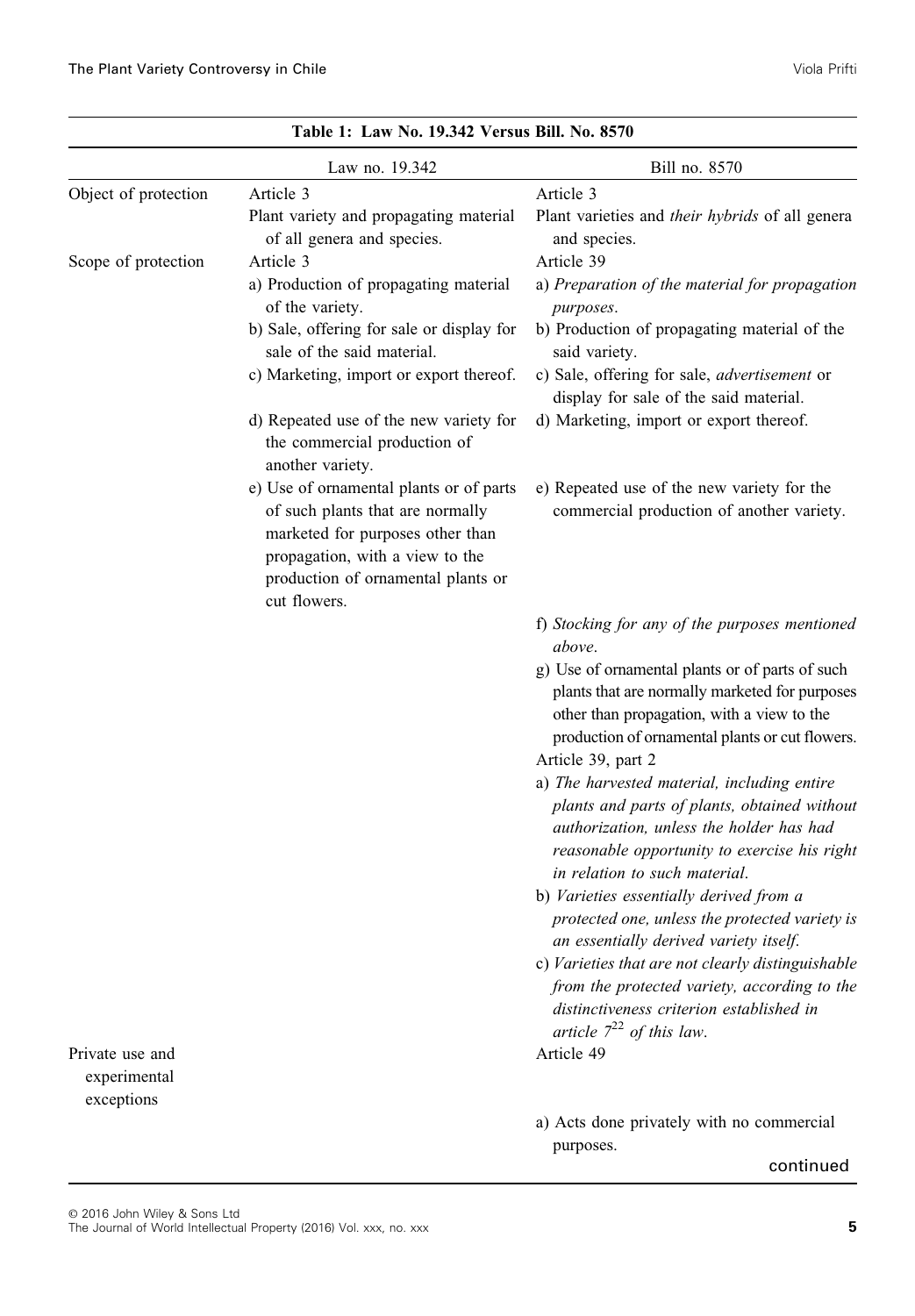|                     | Table 1: (Continued)                                                                                                                                                                                                                                                                                                     |                                                                                                                                                                                                                                                                                                                                                                                                                                                                                                                                                                                   |
|---------------------|--------------------------------------------------------------------------------------------------------------------------------------------------------------------------------------------------------------------------------------------------------------------------------------------------------------------------|-----------------------------------------------------------------------------------------------------------------------------------------------------------------------------------------------------------------------------------------------------------------------------------------------------------------------------------------------------------------------------------------------------------------------------------------------------------------------------------------------------------------------------------------------------------------------------------|
|                     | Law no. 19.342                                                                                                                                                                                                                                                                                                           | Bill no. 8570                                                                                                                                                                                                                                                                                                                                                                                                                                                                                                                                                                     |
| Breeder's exception | Article 5<br>Create a new variety without having to<br>seek the authorization of the breeder<br>of the original variety that served as<br>the means for breeding the new one.<br>The authorization of the breeder is<br>required where the variety has to be<br>used continually for the production<br>of a new variety. | b) Acts done for experimental purposes.<br>Article 49, c)<br>Acts done for the purpose of creating new<br>varieties and the <i>acts</i> listed in Article 39<br>unless they regard: essentially derived<br>varieties or varieties not clearly<br>distinguishable from the protected variety,<br>or varieties whose production requires the<br>repeated use of the protected variety.                                                                                                                                                                                              |
| Farmers' exception  | Article 3, last paragraph<br>Use, on his own farm, of the harvest<br>from properly acquired reproductive<br>material. On no account, however,<br>may such material be advertised<br>or transferred by any legal title as<br>seed.                                                                                        | Article 48<br>Use for propagating purposes of the harvest<br>obtained from the planting of a lawfully<br>acquired protected variety other than hybrid<br>or synthetic, on his own holdings. It is<br>expressly prohibited the sale or alienation<br>by any title of the propagative material.<br>This right can be exercised on the species<br>Solanum tuberosum L. (potato) and on<br>cereals; legumes and seed propagated<br>species determined by the regulation.                                                                                                              |
| Compulsory licences | Article 7<br>If a breeder is in a situation of<br>monopolistic abuse in the<br>exploitation or marketing of the<br>protected variety.                                                                                                                                                                                    | Article 45<br>a) If the breeder has engaged in conducts or<br>practices declared contrary to free<br>competition, in direct relation with the use<br>or exploitation of the variety in question,<br>according to final and executive decision of<br>the Tribunal of Defense of Free<br>Competition, in conformity with current<br>legislation.<br>b) When for reasons of public health, national<br>security, public noncommercial use or<br>national emergency, extreme urgency or<br>others that are of public interest, declared<br>by the competent authority, $( \ldots )$ . |

Note: The terms in italic indicate those provisions added by the bill. For the duration of breeder's rights and their provisional protection, the considerations elaborated above remain valid and are not shown in the table. The bold part of the provision indicates the restriction of the farmers' privilege.

existing variety and obtain protection even if the new variety is not clearly distinguishable. This can occur when the original variety is not a matter of common knowledge<sup>23</sup> and thus does not come into question when assessing the "distinctiveness" requirement. This situation may create the paradox of allowing the breeder to claim his rights on the variety which enabled him to undertake the breeding process.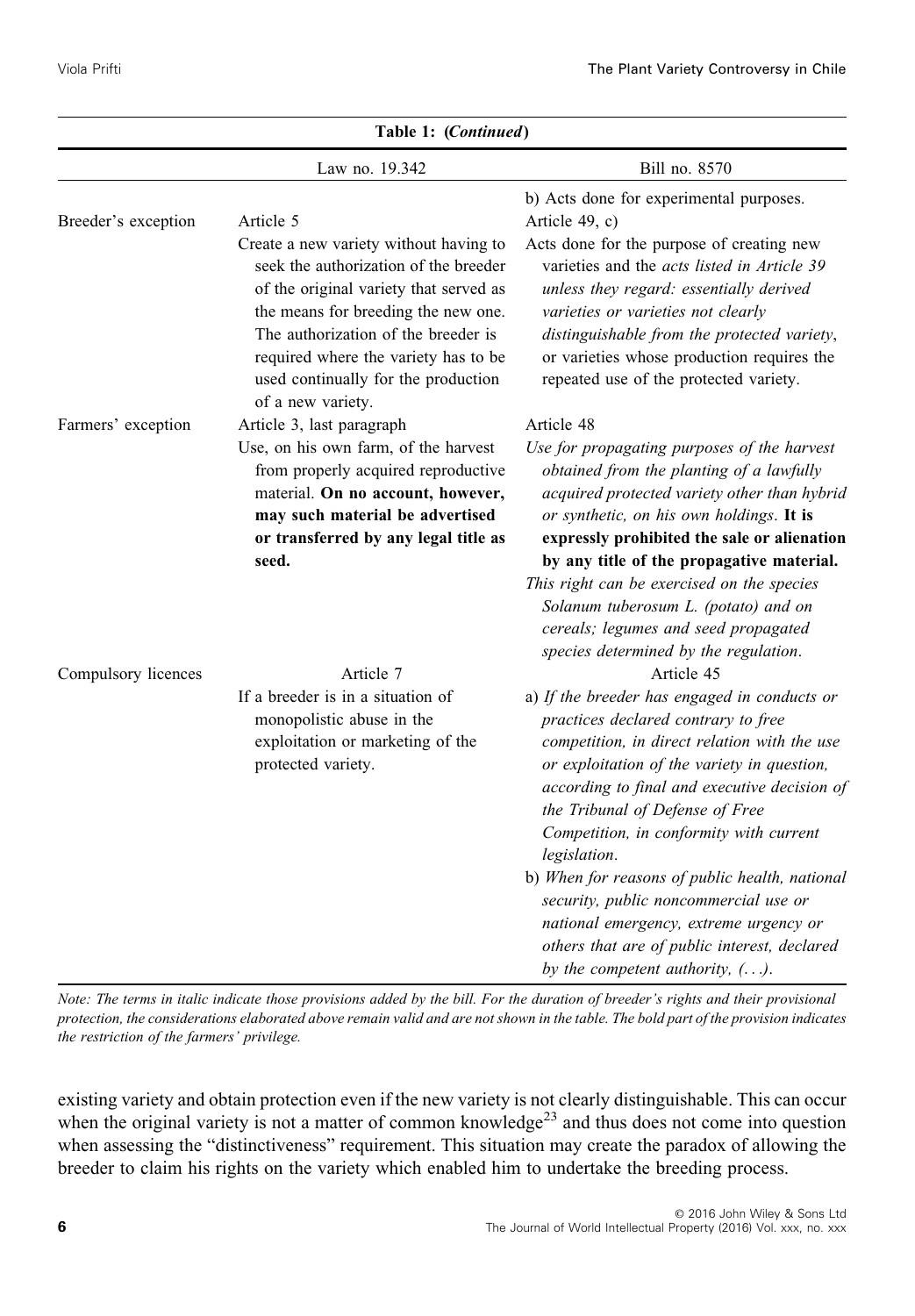#### The Breeder's Exception

Other novelties introduced by the bill regard the exceptions to breeder's rights. Although the breeder's exception continues to allow other breeders to use the protected variety in their breeding lines, the bill clarifies that EDVs or not clearly distinguishable varieties do not fall under the exception. This means that the breeder should ask for a licence not only if he commercially produces varieties bred with the protected variety, but also if he simply uses EDVs and not clearly distinguishable varieties in his breeding programmes. Besides broadening the scope of breeder's rights, envisaging acts on EDVs and not clearly distinguishable varieties as infringing creates difficulties for compliance. This is because it is not easy to determine what an EDVs is and when a variety is not clearly distinguishable from a protected one (International Convention for the Protection of New Varieties of Plants, 2013). Large plant breeding companies may be well-equipped to conduct such an investigation, but small farmers and indigenous communities clearly lack the necessary resources to determine when a variety is an EDV or when it is not clearly distinguishable from a protected one. They might thus very often infringe PVP provisions.

### The Farmers' Exemption

The current plant variety protection law does not make use of the seed-saving exemption of UPOV 1978. The bill reaffirms the seed exchange prohibition and puts further limitations. Whereas it continues to permit seed-saving from the product of the harvest on farmer's own farm, it explicitly excludes saving of hybrid and synthetic seeds.<sup>24</sup> The right to save propagated material can be exercised on the species Solanum tuberosum L. (potato) and on cereals; legumes and seed propagated species determined by the regulation.25 Although the provision allows seed saving for potatoes, cereals, legumes and other seedpropagates species, its applicability is more limited than it might appear. This is because many of the marketed cereals and legumes are hybridized.<sup>26</sup>

The applicability of this provision would be further reduced if marketed varieties were genetically modified. The consequence would be the impossibility to save seed. Although this is not the present situation, it may be a possibility in the future.<sup>27</sup> Hence this provision may be deemed too restrictive, especially for those farmers who need to save seed for their subsistence. In this specific context, seed exchange is a must in order to enhance farmers' livelihoods and food security. In a more general context, seed exchange would enable technology transfer and broaden the base of genetic variety for breeding new plants. This is not permitted by the provision on farmers' privilege in the revoked bill.

Besides restricting seed practices only to own harvest on own's holdings,<sup>28</sup> the provision allows sale of farmers' products to third parties for final use or consumption.<sup>29</sup> This interpretation of the farmers' privilege seems to outlaw informal credit practices. In Latin America, farmers sell their harvest to grain dealers who provide it as a credit in kind to other farmers. These farmers use the credit as seed and pay off with the double quantity of the seeds obtained (van Wijk, 1996).<sup>30</sup> Under the farmers' privilege, informal credit might become illegal. This is because the sale of harvest to grain dealers is not intended either for final use or consumption. Similarly, the payoff of the credit in kind would not fall under the exemption.

### Compulsory Licensing

Another restriction of breeders' rights is found in the provision on compulsory licensing. While law no. 19.342 provides for compulsory licences only in case of monopolistic abuse in the exploitation or marketing of the protected variety, the abrogated bill lists two grounds for compulsory licensing: a) conducts or practices declared contrary to free competition, in direct relation with the use or exploitation of the variety in question and b) reasons of public health, national security, public noncommercial use or national emergency, extreme urgency or others that are of public interest, declared by the competent authority.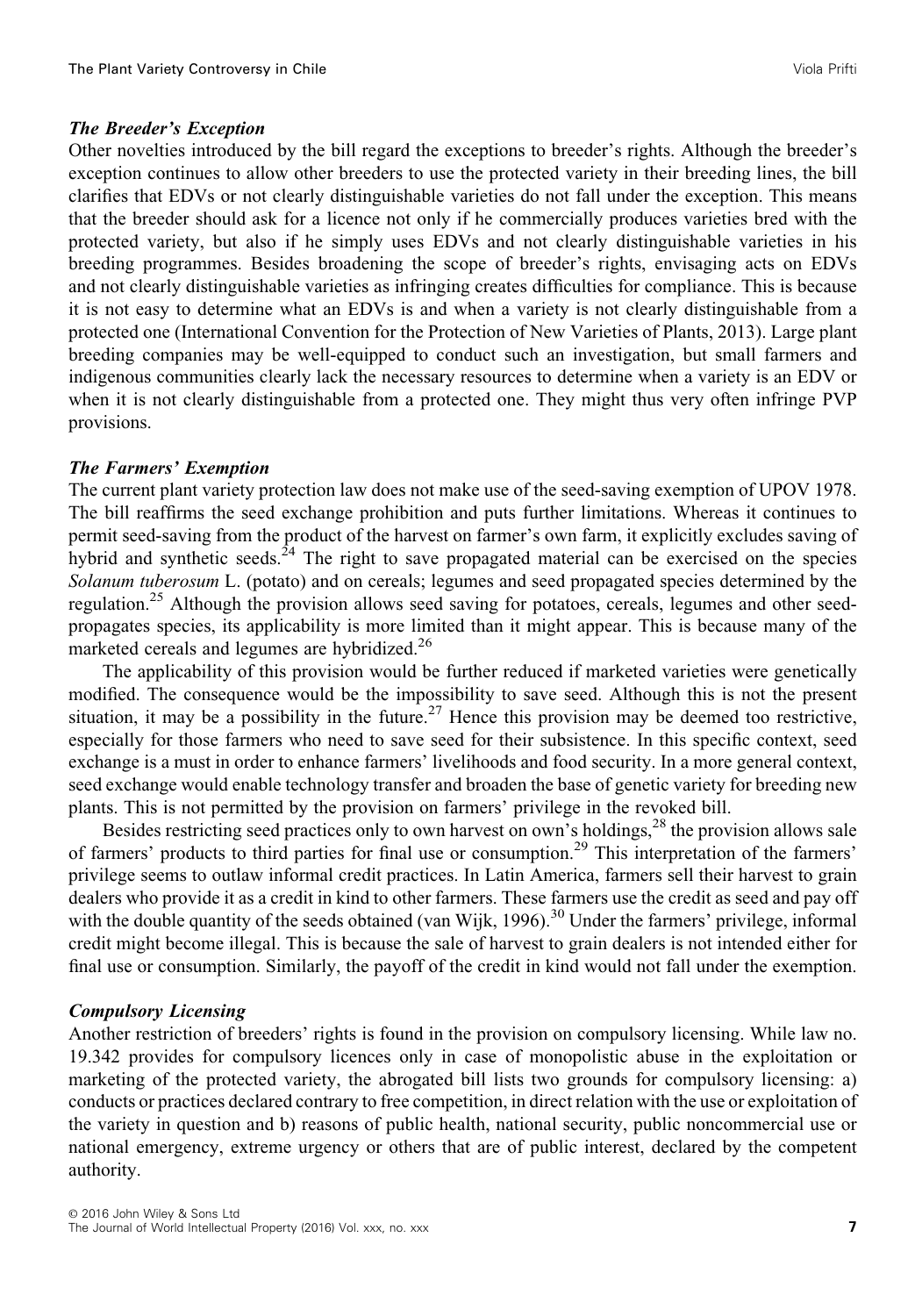The reference to "public interest" broadens the grounds for compulsory licensing. "Public interest" is an all-inclusive concept that gives the competent authority extensive freedom to determine the reasons for compulsory licensing. In the case of uncompetitive behaviour or practices, the interpretation of the terms "in direct relation with the use or exploitation of the variety in question" is decisive. "Direct" acts are those acts that "bear immediately and unambiguously upon the facts at issue"<sup>31</sup> and are connected to the variety in a clear way.<sup>32</sup> Conversely, indirect acts are those acts not directly aimed at the variety. Direct acts can occur, for instance, when breeders agree to divide territories and reduce competition in these territories or when they require exclusive dealing with distributors by contract.

The effect of these acts can be directly related to the variety as they immediately bear upon the distribution of the variety. But it is not always easy to distinguish between direct and indirect acts on the variety. An example can be the practice of tying the purchase of fertilisers with protected seeds. This practice may be seen as indirectly related to the sale of fertilisers if seed of a substitutable variety is available on the market. If, on the other hand, the protected seed is a unique product required for its particular traits (draught tolerance, resistance to a specific disease), tying should be considered as directly related to the variety. Both these acts can equally result in the restriction of free competition. Thus it does not seem appropriate to base compulsory licensing only on acts in direct relation with the variety.

Another case of indirect acts that affect free competition may be that of a plant breeding company purchasing another competitor with the intention of acquiring possession of one of its breeding lines. Since control of breeding lines may be an indirect consequence of the takeover, it may be difficult to relate the purchase of the company with the intention to acquire a specific variety. For this reason, it is not clear why the legislator does not take account of indirect acts as a basis for compulsory licensing.

#### Exhaustion of Rights

Besides the above articles, the bill contains a new provision on the exhaustion of breeder's rights in its article 50. The first part of this article establishes that rights on plant material, harvested material, including whole or parts of plants are extinguished with the sale of the protected variety by the right holder or with his consent, while the second part exempts from this rule acts that involve further propagation of the variety in question as well as activities relating to the export of material of the variety, which enable the propagation of the variety in a country where there is no protection of the plant variety in question, except if the variety is intended for consumption.

The first part of this provision reflects article 16 of UPOV 1991. Its rationale could be explained by a recent US Supreme Court decision on the exhaustion of patent rights related to biological material.<sup>33</sup> Unlike other intellectual property rights, which exhaust with the first sale of the protected product or process by the IP owner or with his consent, the US judges clarified that the exhaustion doctrine as applied to protected biological material does not permit a farmer to reproduce patented seeds through planting and harvesting without the patent holder's permission.<sup>34</sup> Similarly, it can be argued that breeder's rights do not permit farmers to reproduce protected seeds through planting and harvesting without the breeder's permission. Though this may be advisable from a right holder's perspective, its effect on innovation is questionable. Farmers that need to use protected seeds would need to ask for a licence. Not all of them can be successful because licensing usually comes with high royalties and transaction costs. If licensing fails, creation of new varieties and the transfer of the technology embedded in the protected biological material will be impeded.

The restrictive effects of this provision for innovation become more apparent in its second part. There is no good reason to prohibit the exportation of propagating material in a country where there is no plant variety protection. If the rationale of plant breeder's rights is that of rewarding breeders for improving plant varieties, the reward can be obtained from selling and licensing their varieties in the country where rights are granted. In a country with no PVP protection, breeders can sell their varieties but cannot exercise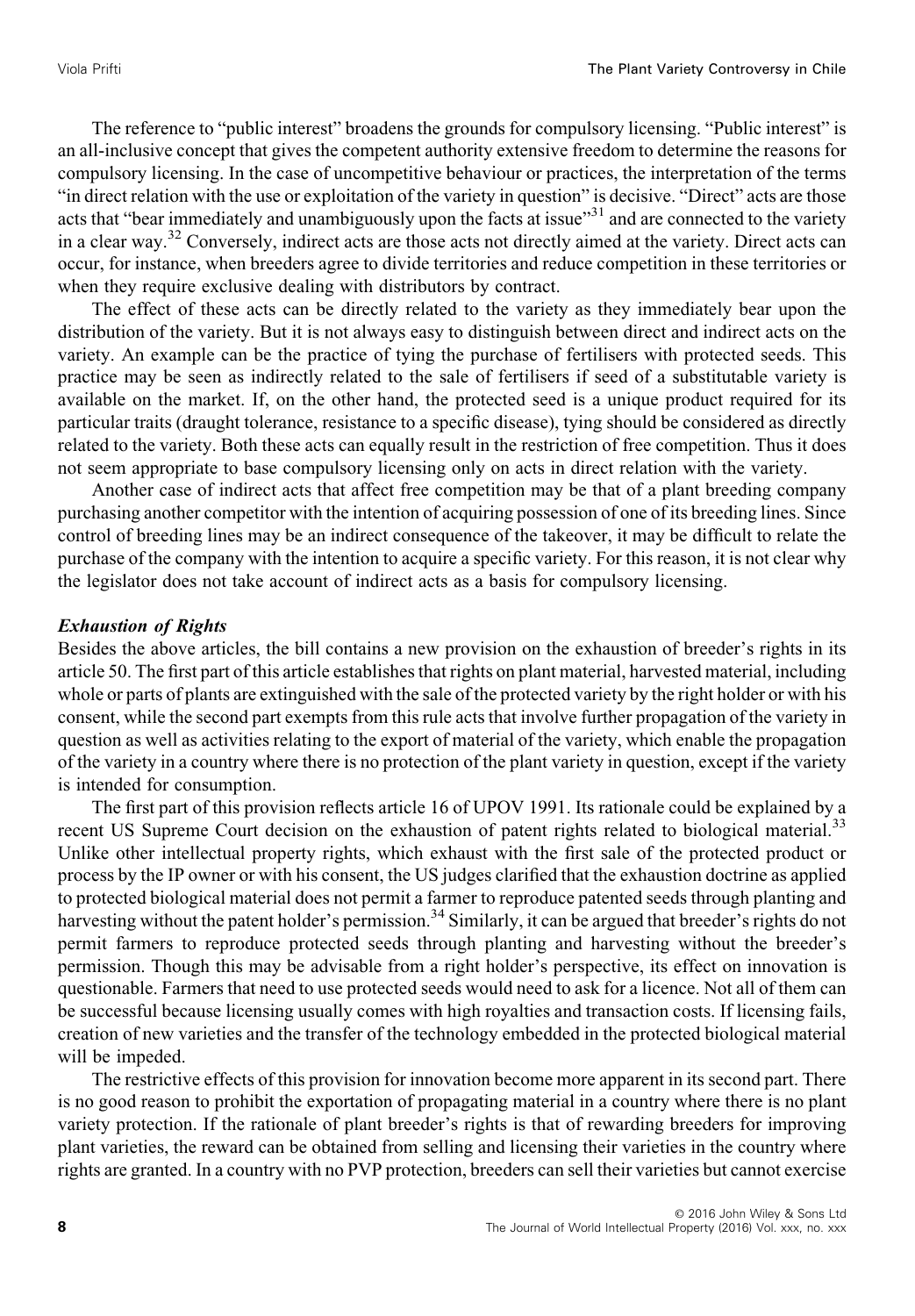other PVP-related acts such as licensing and prohibition of seed-saving practices. It could be argued that the breeder may nevertheless be disincentivized to market his varieties in a country where other breeders could freely reproduce the original variety and offer it at lower prices.<sup>35</sup>

This may be especially the case of varieties bred to resist climate conditions specific to the country. Here the question would be whether the lead time enables the original breeder to recoup his R&B costs. The answer will depend on the type of variety and the technical capacities of other breeders. In developing and least developed countries, it may not be easy for domestic breeders to reproduce the original variety. Even if they had the capacities, technical constrains do not allow reproduction of the variety. In the case of hybrids, for example, finding parental lines requires advanced technological methods and considerable time. The reproduction of GM varieties can only be performed by specialized companies in the sector. If such companies are not in the market, the profits of the original breeder may be curtailed only by seedsaving.

It is, however, not easy to conclude a direct correlation between profit curtailment and disincentive to invest.<sup>36</sup> Moreover, farmers are unable to produce for large markets and their varieties are of lower quality than those of the original breeder. Thus, a clear answer cannot be provided. In any case, it appears unfounded to prohibit exportation to countries with no PVP, especially when the activities of foreign breeders do not enter into competition with that of the original one (when the 2nd breeder improves the variety in order to develop a different one).<sup>37</sup> From a consumer's perspective, the provision may, nevertheless, have some positive outcomes because it allows for exportation of propagating material intended for consumption. As the provision does not clarify whether "consumption" is intended for humans or animals, it can be argued that propagating material intended both for feed and food use is authorized.

#### Offenses and Sanctions

A last aspect to be mentioned in a comparison between law no. 19.342 and the bill are their provisions on offenses and sanctions.<sup>38</sup> Articles 44–46 of law no. 19.342 lay down penal, civil and administrative sanctions for acts that infringe the rights of the breeder. Penal sanctions in the context of plant breeding can be disproportionate. They can put an unjustifiable burden on farmers who have traditionally engaged in seed saving practices. As farming practices are embedded in the traditions and culture of a country (Louwaars, 2007), an immediate change is difficult. Traditional agricultural practices are handed down from generation to generation and have become institutionalized in the society.<sup>39</sup> A change in their behavioural patterns is possible but it requires time.<sup>40</sup> Moreover, farmers are often uninformed on legal changes and thereby, unaware of IP rights on seeds or prohibitions of practices that they consider "normal." These are some of the difficulties that farmers would face under this law.

Interestingly, articles  $51-56$  of the revoked bill contained only civil sanctions<sup>41</sup> but they add new prohibitions such as the use of a different denomination for the protected variety; omission of the denomination of the variety that corresponds to propagating material and labelling, classification and indication of consumer products as seeds and/ or of seeds as consumer products when they are not (article 51). This provision seems too demanding for farmers as they are not always aware of the denomination of the variety or they may have their own informal denomination system. Imposing formal names may go against their traditional cultural expressions.<sup>42</sup>

The analysis conducted so far denotes that the bill expands the rights of breeders and at the same time highly restricts permissible activities for farmers. Though to a lesser extent, the same trend is noticed in law no. 19.342 which does not make use of the flexibilities of UPOV 1978. It appears thus that the current plant variety protection law in Chile has already adopted UPOV 1991 provisions on the protection of all genera and species as well as on farmers' privilege. In order to take account of farmers' concerns on strong breeder's rights, it is important to understand whether breeder's rights can be weakened.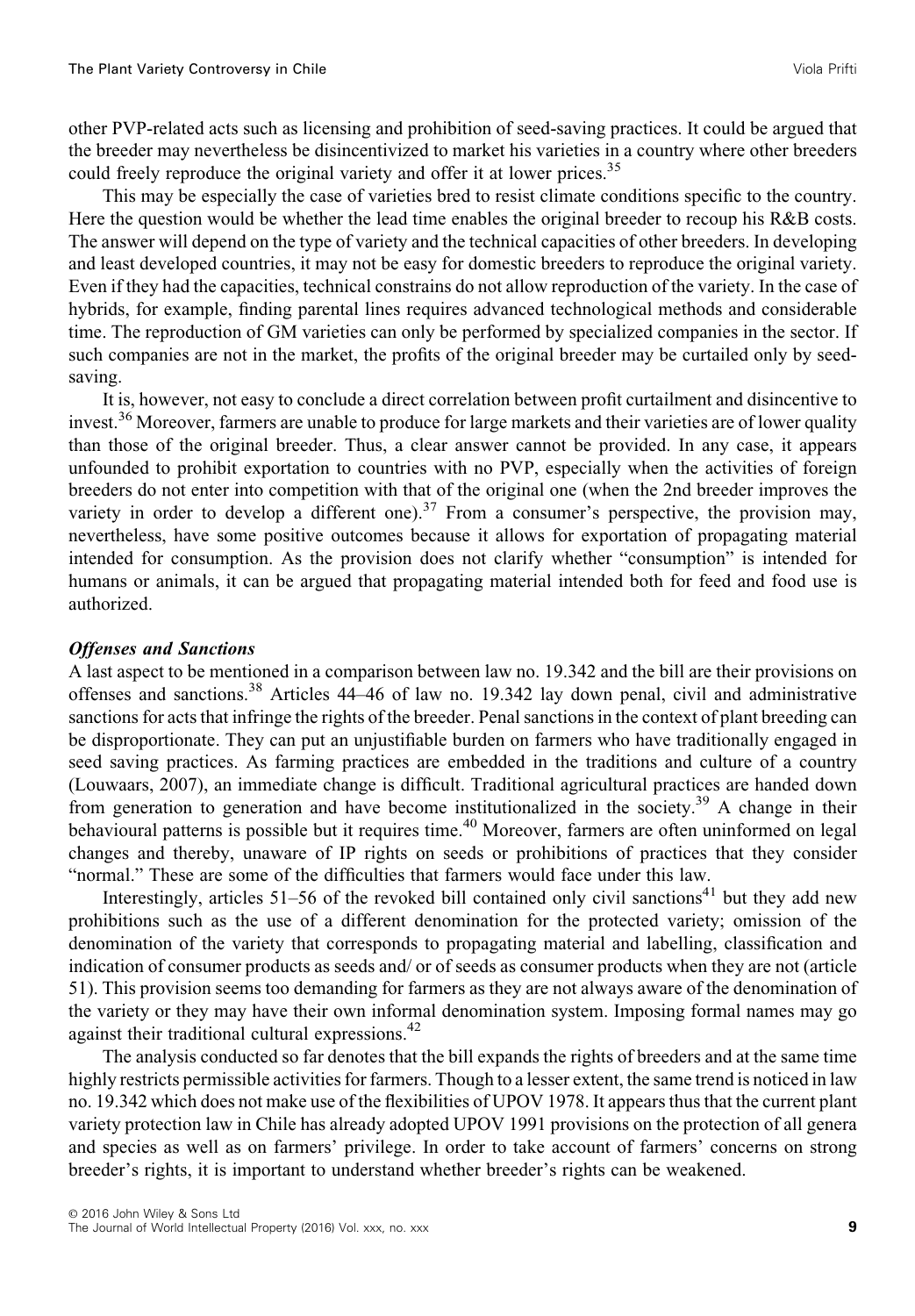### Can Plant Breeders Rights Be Weakened?

Limits to plant breeder's rights are contained in the UPOV Convention itself. As explained above, breeder's rights do not extend to private and non-commercial use, experimental and breeding activities, and to some farming practices. Hence the answer to this question is positive. The issue is whether these limits have a rationale. The justification for limits to PBRs can be found in economic studies. Neoclassical economic theory claims that strong proprietary rights lead to more innovation and societal welfare in the long term. Although this theory has been recently debated (Andersen and Konzelmann, 2008, pp. 12–28; Boldrin and Levine, 2008; Cimoli et al., 2014; Greenspoon and Cottle, 2011). Provisions on intellectual property rights continue to be based on the neoclassical view. This view, also shared by the plant breeding community (American Seed Trade Association, European Seed Association, International Seed Federation)<sup>43</sup> hinges on the necessity to grant intellectual protection as an incentive for innovation.

Its theoretical and empirical investigation in plant breeding has been object of fewer studies compared to analysis in other technological areas. The reason lies in the inherent characteristics of plant varieties, which make it very difficult to provide general results for the whole sector. Depending on individual variety features such as the type of pollination or yield, the results may vary from variety to variety. The decision to invest in particular crops may additionally be an outcome of market demands or other incentives (e.g. subsidies). Present studies have been mainly conducted on the most important commercialized crops such as soybean, maize, rice, cotton, etc. and have investigated the effect of PBRs on R&D, the number of the varieties released, market concentration, research priorities and access to varieties. Their results have, however, been mixed (Goldsmith et al., 2007, p. 19; Endres and Giffin, 2012, pp. 203–53; Rangnekar, 2001).

The heterogeneity of the results is comprehensible given the divergence between the socio-economic conditions of different countries and the diverse variables used in these studies. To put it simple, current investigations do not allow drawing clear-cut conclusions on a direct link between PBRs and incentives to innovate. They do, however, show that PBRs allow breeders to generate profit and better appropriate their R&B costs. The positive link between PBRs and profit has been shown in one empirical study in Argentina, Brazil, China, India and the United States. This study found a statistically significant correlation between R&D and hectares planted, but not crop yield (Endres and Giffin, 2012, pp. 209–10). Breeders have more gains by selling seed for each planted hectare as compared with crop yields. Crop yields, on the other hand, benefit more farmers. An earlier study provided similar arguments for Chile (Jaffé and van Wijk, 1995). The grant and enforcement of plant breeder's rights enabled private firms to obtain a better return on R&B but no convincing evidence was found between IP rights and the rate of innovation.

This situation points to the importance of other factors in the development of plant breeding<sup>44</sup> and allows inferring that weaker rights for plant breeders may reduce profit-making but not necessarily the incentive to innovate.<sup>45</sup> As the object of PBRs is not profit-making but that of stimulating plant breeding activities, weaker rights may be justified when countervailed against other deserving interests. Some European countries, for example, have impaired patent rights for biotechnological innovations to favor plant breeding activities despite the role of patents in biotech innovations (Prifti, 2015b). The scope of rights is determinant in preserving innovation in the sector. In this regard, a theoretical model developed for plant breeding suggests that exemptions to rights on plant varieties are desirable when R&D expenditures are high (Moschini and Yerokhin, 2007, pp. 190–203). This may indicate the undesirability of weaker rights on plant varieties as breeding costs are quite high. But this model does not take account of social welfare effects. If the model added societal implications to the private incentive effects, the results might differ. Thus, the question of defining the scope of weaker rights in plant breeding remains open.

One study on the soybean industry has, however, shown that the farmers' privilege does not decrease the incentive to invest and there is no need for stronger property rights (Hansen and Knudson, 1996,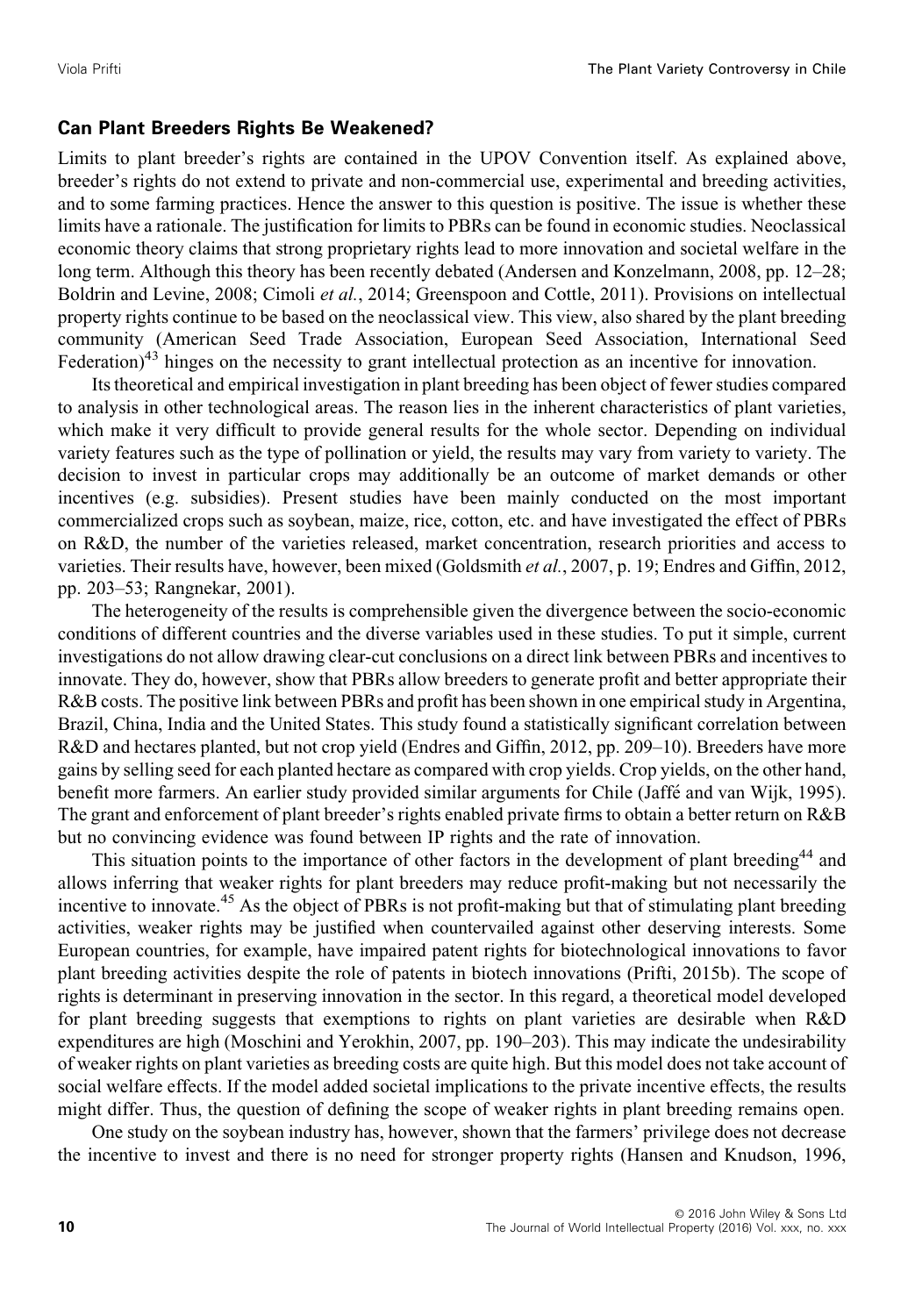pp. 403–14). The findings of this study can be further understood in a broader context. As mentioned above, limited patent rights that benefit breeding activities have already been accepted by the European legislator as an incentive to innovate and increase innovation in plant breeding activities despite their commercial intent. Hence it appears incongruous to believe that limiting plant breeder's rights to permit seed-saving and exchange would affect the incentive to invest in new varieties. Smallholder farmers and indigenous communities do not engage in commercial activities but in subsistence farming to provide for the needs of their families and eventually, the village. This implies that their varieties do not reach commercial markets and consequently, do not enter into competition with plant breeders. Weakening breeder's rights can also bring benefits to the breeders themselves as traditional farming practices enhance biodiversity and offer a wider range of plant genetic material for commercial breeding (Correa, 2000b, pp. 10–1; GIZ Deutsche Gesellschaft für Internationale Zusammenarbeit GMbH, 2015, p. 27; de Jonge and Munyi, 2015, p. 12). Allowing these activities in Chile would be especially important for its economic growth. An investigation of the Chilean plant breeding market might offer other elements in support of this reasoning.

# A Chilean Perspective on Plant Variety Protection

As mentioned above, Chile has provided for plant variety rights driven by the need to stimulate innovation in plant breeding. The US–Chile FTA objective, stated in its preamble, to promote social welfare and sustainable development seems to be another reason for fulfilling the obligation to ratify UPOV 1991. The potential of free trade to maximize national welfare justifies this aim (Chipman, 2008; Irwin, 2005, pp. 25– 52; Krugman, 1996; Ricardo, 1971; Trebilcock, 2011, pp. 4–10). The Heckscher–Ohlin model suggests that trade particularly increases welfare in countries with different factors of production and technology (Feenstra, 2004, pp. 31–63).<sup>46</sup> The benefits that FTAs bring to developing economies are, nevertheless, not clear. One reason is the difficulty to define the effect of IP trade-related provisions on innovation, foreign direct investment and technology transfer (Correa, 2000a, pp. 23–48). A multitude of factors influence the effect of IP provisions and moreover, the effects vary according to the technological sector (Fink and Primo Braga, 2005, pp. 19–40). Despite this ambiguousness, Chile has agreed to provide for plant variety rights under the US FTA.

The question thus is not whether to adopt UPOV 1991 provisions but how to adapt them to the Chilean socio-economic conditions. It was previously explained that strong plant breeder's rights negatively affect farmers' freedom to perform their daily activities. This is the main concern of the heated controversy on plant variety protection. As there seems to be a tendency towards stronger IP rights on international level, lowering the threshold of protection of IP rights incorporated in a FTA requires a sound justification both from an IP and trade perspective.

Weak IP rights involve a trade-off between dynamic and static efficiency. When rights are weakened, they allow third parties to benefit from accessing new knowledge and products that would otherwise be excluded from the public domain. This creates a static efficiency. Neoclassical economic theory, however, suggests that this situation may give rise to dynamic inefficiency in the future as weaker rights may give breeders no incentive to innovate. A solution to this dilemma is of fundamental importance for developing countries in order to achieve economic growth and reduce the knowledge gap that divides them from developed countries (Dosi and Stiglitz, 2014, p. 1). Besides access to knowledge, several other factors such as missing or weak infrastructure, poorly functioning agricultural markets and a lack of investment hinder economic growth in developing countries (Food and Agriculture Organization, 2014).

Trade is believed to be a remedy to these deficiencies by promoting a more efficient allocation of resources, transfer of knowledge, technological progress as well as domestic and international competition (Grossman and Helpman, 1991; Krugman, 1979, pp. 253–66). More importantly, trade facilitates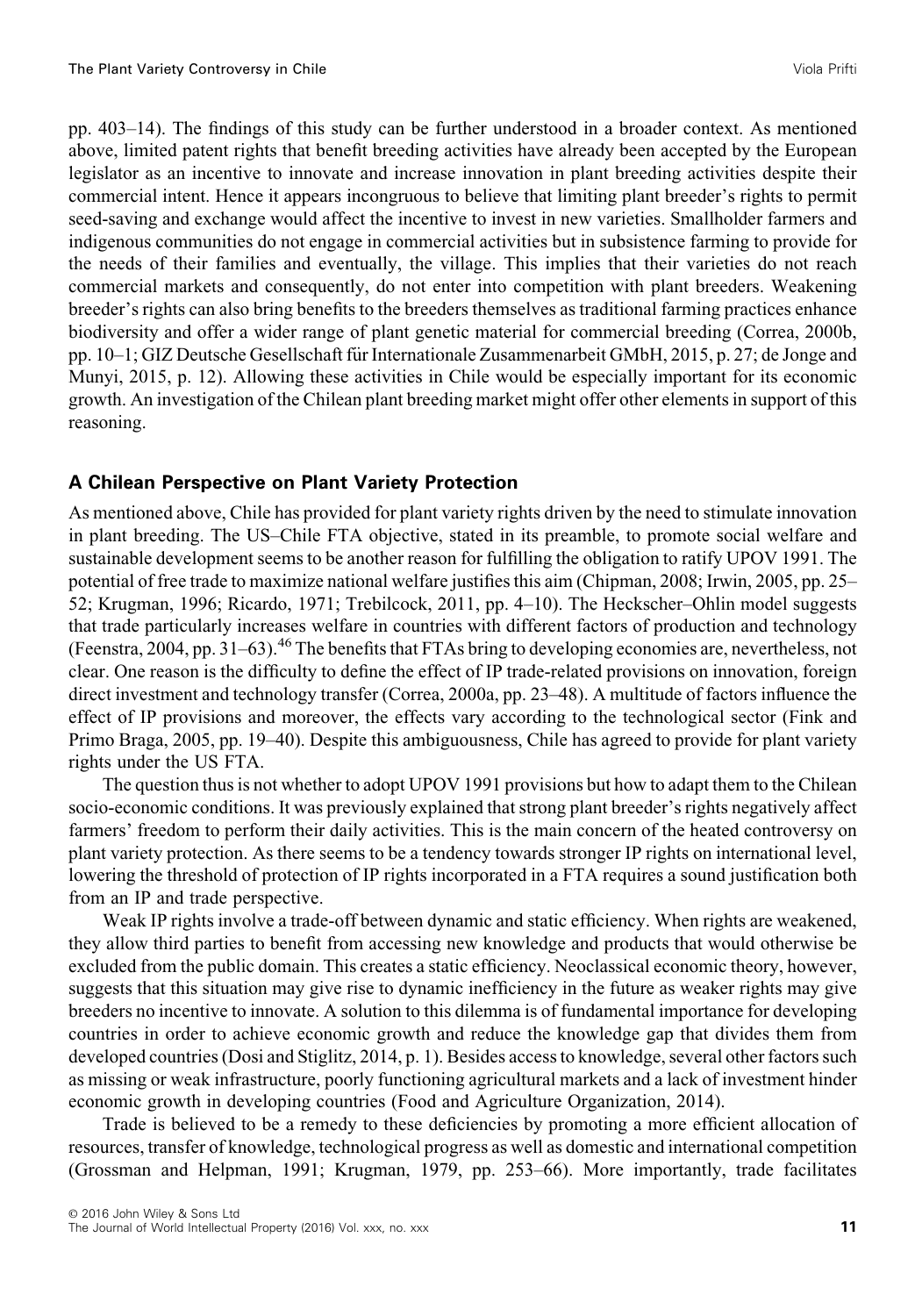economic development.<sup>47</sup> Trade is a means to improve economic growth, and thus human welfare, not an end in itself (Horlick, 2011, p. 395). It should be noted that economic growth allows for distributional effects which may be desirable or not for society. If undesirable, the development gap within the country and between countries will deepen. Therefore, it seems advisable to view trade "as one of several mechanisms to balance various social welfare objectives, including but not limited to innovation" (Chon, 2014, pp. 256–86; Sen, 1999). As clarified above, empirical investigations on the effect of trade-related IP rights on innovation are heterogeneous or absent in many sectors. Therefore, it is not possible to derive conclusions on how UPOV 1991 provisions will affect the plant breeding sector in Chile.

We can, however, obtain some indications on the impact of plant breeder's rights in the development of the seed market by observing the grant of plant variety certificates in Chile. The following diagrams show thus the share of proprietary market in different seed sectors.<sup>48</sup>

In Figures 1–4, we can notice that several countries hold plant breeder's rights. Foreign breeders appear to have a larger market share than Chilean breeders. In the tree sector, Chilean breeders are not active. Chile has the largest share for agricultural crops but a minor one for other sectors dominated by the



Figure 1. Share of proprietary market for ornamentals



Figure 2. Share of proprietary market for fruits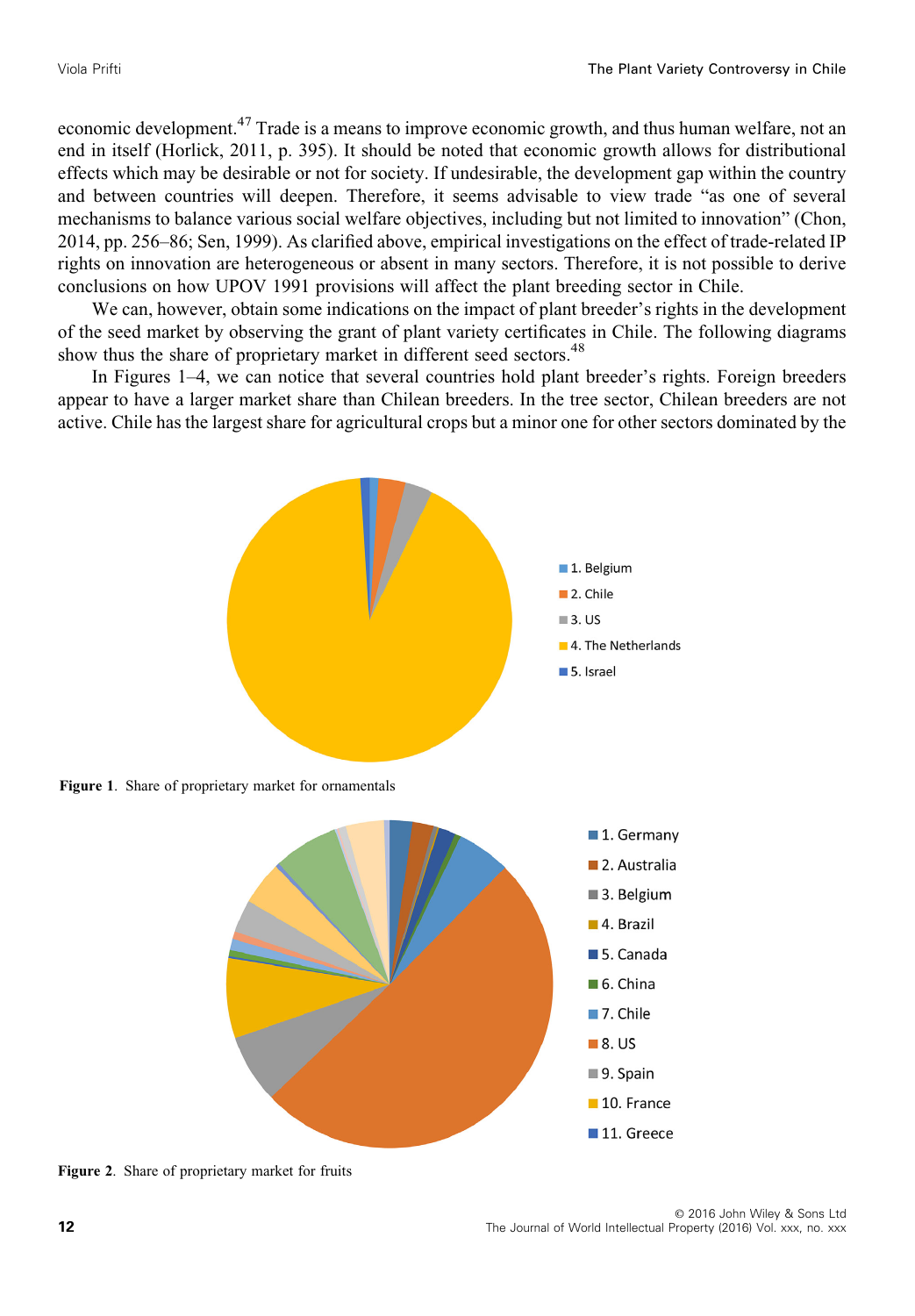

Figure 3. Share of proprietary market for agricultural crops





United States and the Netherlands. Table 2 shows the number of PVP certificates held by breeding companies in Chile in 2015. Of the 53 PVP certificates granted to Chilean breeders, 26 belong to public institutions and 27 to private firms.<sup>49</sup> Chilean breeders engage in creating crops that are native to the country<sup>50</sup> or form a substantial part of the Chilean diet such as avena, barley, beans, lupus, maize, oregano, potatoes, red clover, triticale and wheat (Umaña-Murray, 1996). $51$ 

Potato breeding is carried out by public breeders who are also active in wheat breeding. Twelve PVP certificates in wheat varieties are awarded to public companies while 11 certificates to Erik von Baer, the only private breeder of wheat in Chile. Although it is not wise to draw general conclusions, this situation gives rise to two considerations in terms of the issue at hand. The first pertains to the economic theory on the incentive to invest as a means of spurring innovation. This theory does not hold when publicly funded firms undertake breeding activities. This is because investment in variety improvement of important staple crops, such as the potato in Chile, is an objective of national agricultural programmes and funds will be dedicated independently of market incentives. Absence of market incentives, indeed, may be necessary for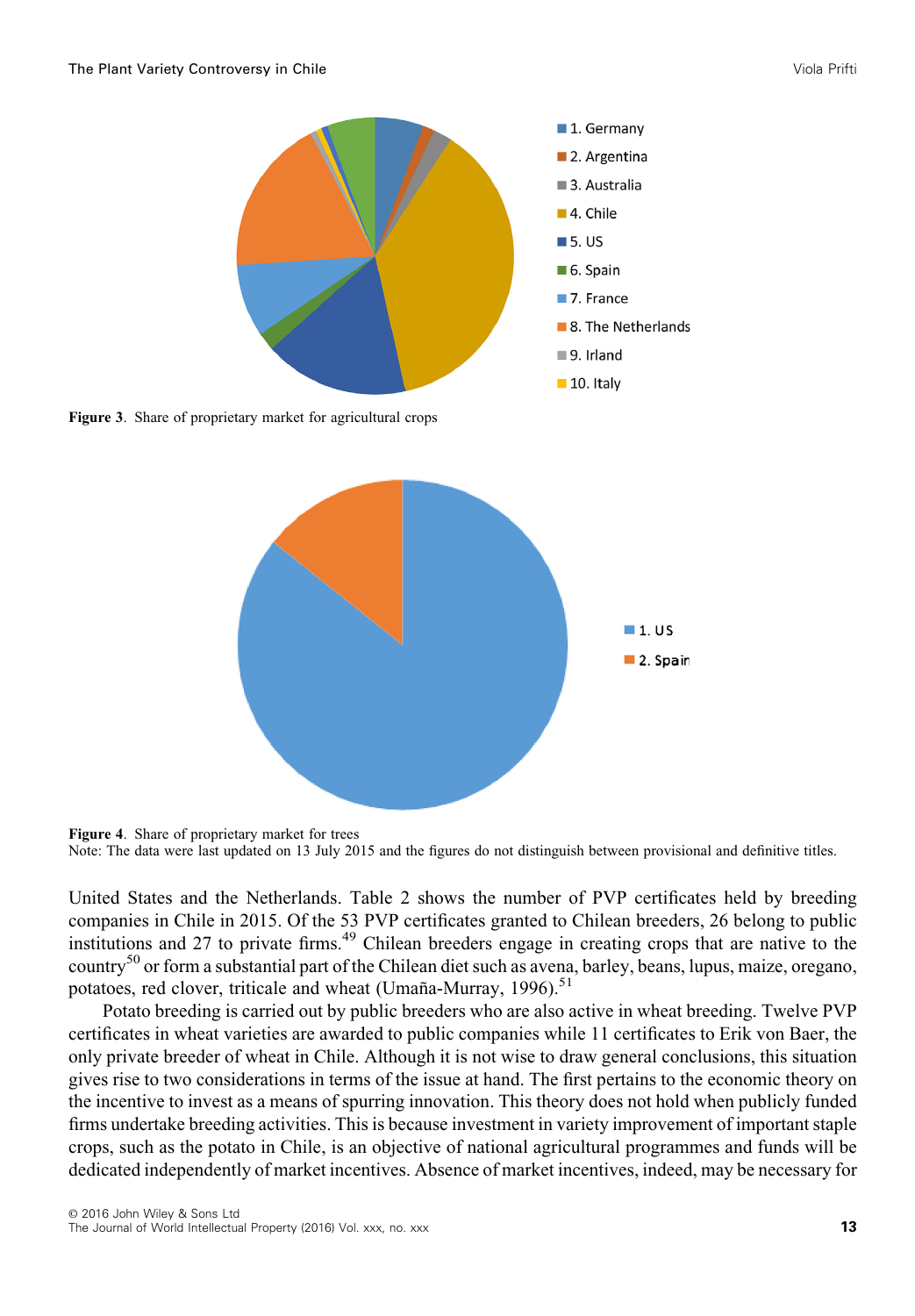public intervention in order to ensure diffusion and access to essential crops. Market incentives are high when crop commercialization brings profit. Besides wheat, maize is another crop where private incentives to invest are strong.

Similarly to wheat, PVP certificates for maize are also granted to only one company, Agricola Panam Seed Service. This allows us to arrive at the second remark, which relates to the privileged position of seed companies. If there is only one company active in improving varieties of a species, it means that one sole breeder will determine seed prices and distribution. The time lead and the market advantage may allow the first breeder to recoup his breeding and development (B&D) costs. There is no reason, thus, to object to a farmers' privilege that would allow farmers to carry out their normal farming activities such as seed saving and exchange. Table 2 provides a better understanding of the position of breeders in Chile by showing ownership of agricultural crops.

| Species              | No. of protected varieties | Company                                               |
|----------------------|----------------------------|-------------------------------------------------------|
| 1. Artichoke         | 6                          | Nunhems B.V.                                          |
|                      | 1                          | Baroda Farms, Inc.                                    |
| 2. Lupinus luteus    | 1                          | Centro de Genomica Nutricional Agroacuicola, CGNA     |
| 3.Lupinus            | 1                          | Western Australian Agriculture Authority,             |
| angustifolius        |                            | Grain Research and Development Corporation            |
|                      | 1                          | Erik von Baer                                         |
| 4. Lupinus albus L.  | 1                          | Erik von Baer                                         |
|                      | 1                          | <b>INIA Chile</b>                                     |
| 5. Rice              | 1                          | Instituto de Investigaciones Agropecuarias            |
| 6. Pea               | 3                          | Seminis Vegetable Seeds, Inc.                         |
| 7. Avena             | 2                          | Erik von Baer                                         |
|                      | 1                          | Noordsaat Saatzucht GmbH                              |
|                      | 1                          | The New Zealand Institute For Plant and Food Research |
|                      |                            | Limited                                               |
| 8. Avena negra       | 1                          | Panam France                                          |
| 9. Hybrid ryegrass   | 1                          | PGG Wrightson Seeds Ltd.                              |
| 10. English          | 2                          | PGG Wrightson Seeds Ltd.                              |
| ryegrass             |                            |                                                       |
|                      | 1                          | R.A.G.T.                                              |
| 11. Italian ryegrass | 2                          | PGG Wrightson Seeds Ltd.                              |
| 12. Bromus           | 2                          | Instituto de Investigaciones Agropecuarias            |
| 13. Barley           | 1                          | Nordsaat Saatzucht GmbH                               |
|                      | 1                          | Erik von Baer                                         |
|                      | 1                          | Secobra Recherche S.A.S                               |
| 14. Onions           | 4                          | Seminis Vegetable Seeds, Inc.                         |
|                      | 1                          | Instituto de Investigaciones Agropecuarias            |
| 15. Cilantro         | 1                          | Seminis Vegetable Seeds, Inc.                         |
| 16. Colza (rapseed   | 1                          | Monsanto Technology LLC                               |
| oil)                 |                            |                                                       |
| 17. Beans            | $\overline{4}$             | Seminis Vegetable Seeds, Inc.                         |
|                      | 2                          | Alliance Semillas S.A.                                |
|                      | 1                          | Harris Moran Seed Company                             |

# Table 2: No. of Protected Agricultural Crops in Chile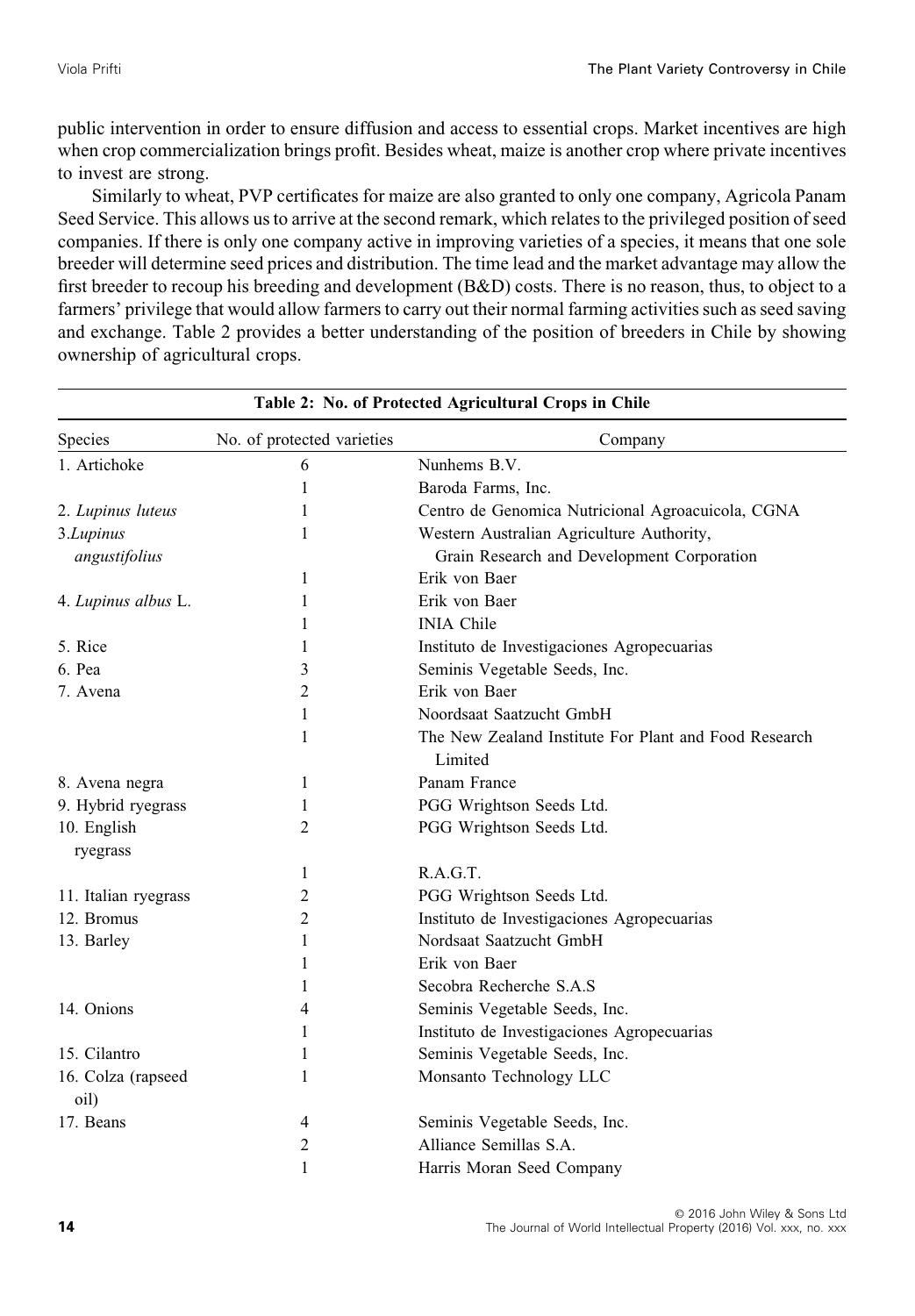|                    |                            | Table 2: (Continued)                       |
|--------------------|----------------------------|--------------------------------------------|
| Species            | No. of protected varieties | Company                                    |
| 18. Lactuca sativa | 3                          | Seminis Vegetable Seeds, Inc.              |
| 19. Maize          | 7                          | Agricola Panam Seed Service                |
| 20. Melon          | 4                          | Seminis Vegetable Seeds, Inc.              |
|                    | 7                          | Nunhems B.V.                               |
| 21. Oregan         | $\mathbf{1}$               | Fundación Chile                            |
| 22. Potato         | 3                          | Instituto de Investigaciones Agropecuarias |
|                    | 6                          | HZPC Holland B.V.                          |
|                    | 2                          | Kweekbedrijf Ropta ZPC                     |
|                    | 2                          | KWS Potato B.V.                            |
|                    | $\mathbf{1}$               | <b>INIA</b> Chile                          |
|                    | $\overline{2}$             | Frito-Lay, Inc.                            |
|                    | $\mathbf{1}$               | IPM Potato Group Ltd.                      |
|                    | $\mathbf{1}$               | Saka Pflanzenzucht GmbH Co. & KG           |
|                    |                            | (Solana Resaerch GmbH)                     |
|                    | $\mathbf{1}$               | Agrico B.A.                                |
|                    | $\mathbf{1}$               | Europlant Pflanzanzucht GmbH               |
|                    | 2                          | Solana Agrar Produkte GmbH and Go. Kg      |
|                    | $\mathbf{1}$               | Germicopa SAS                              |
| 23. Orchard grass  | 1                          | R.A.G.T                                    |
| 24. Cucumber       | 1                          | Seminis Vegetable Seeds, Inc.              |
| 25. Quinoa         | $\mathbf{1}$               | Erik von Baer                              |
| 26. Raps/Colza     | 1                          | Forage Innovations Ltd.                    |
| 27. Watermelon     | 1                          | Nunhems B.V.                               |
| 28. Tomato         | 2                          | Nunhems B.V.                               |
|                    | 2                          | Seminis Vegetable Seeds, Inc.              |
| 29. White clover   | $\mathbf{1}$               | Pyne Gould Guiness Ltda.                   |
| 30. Red clover     | $\mathbf{1}$               | Criadero El Cencerro S.A.                  |
|                    | $\mathbf{1}$               | Semillas Biscayart SA                      |
|                    | $\mathbf{1}$               | Instituto de Investigaciones Agropecuarias |
|                    | $\mathbf{1}$               | <b>ANASAC</b>                              |
| 31. Sub clover     | 2                          | South Australian Seed Growers              |
| 32. Wheat          | 10                         | Erik von Baer                              |
|                    | 9                          | Instituto de Investigaciones Agropecuarias |
|                    | $\mathbf{1}$               | Nordsaat Saatzucht GmbH                    |
|                    | 1                          | ANASAC                                     |
|                    | 2                          | Saaten Union Recherche S.A.S               |
|                    | 1                          | Swlö Weibull Sarl                          |
|                    | 1                          | W. von Borries-Eckendorf GmbH & Co. KG     |
| 33. Durum wheat    | 3                          | Instituto de Investigaciones Agropecuarias |
| 34. Triticale      | 1                          | Instituto de Investigaciones Agropecuarias |
|                    | 1                          | <b>INIA</b>                                |
| 35. Carrot         | 2                          | Nunhems B.V.                               |

Table ?: (Continued)

Note: Data updated as of July 2015 on the website of Servicio Agrícola y Ganadero, Chile.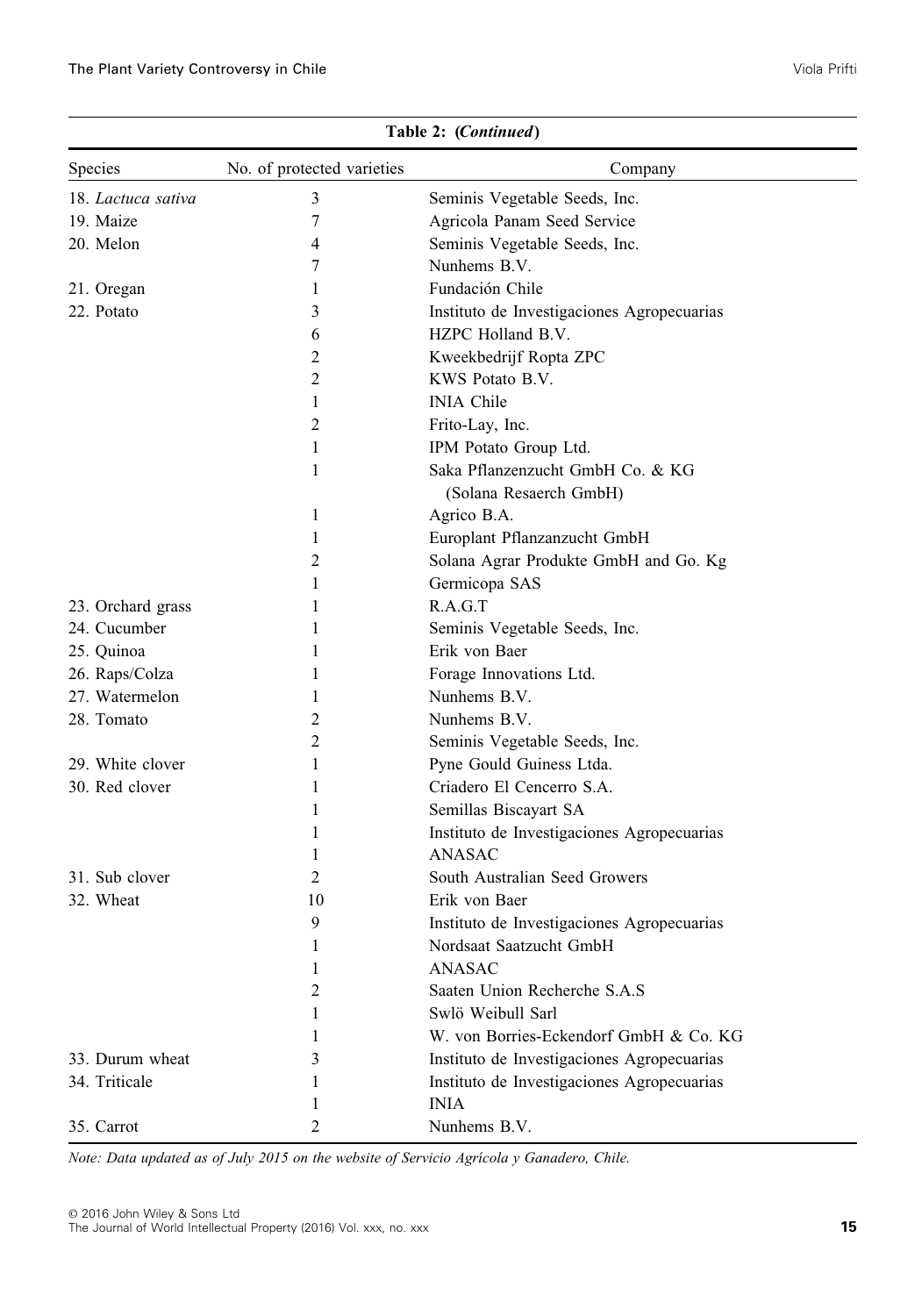Despite some diversity in ownership of potato and wheat breeding, most of the protected varieties belong to one or two companies. The above table also shows that PVP certificates are granted only for 35 crops. Considering that the number of agricultural species, both domesticated and wild is higher,<sup>52</sup> it may be argued that farmers are free to cultivate other species. Although this may be true,<sup>53</sup> most important Chilean crops such as wheat and potato are protected with plant variety certificates.

Concentration of staple crops in the hands of few breeders enables them to easily charge monopolistic prices and prevent subsistence farmers to cultivate varieties for family use. When prevented to save, replant and exchange seed, farmers face additional costs, such as the cost of storage and acquiring new seed (Ragavan, 2012, pp. 317–19). These difficulties combined with lack of sufficient financial resources might lead to food security problems, especially in marginalized areas and amongst indigenous population. At present, 5% of the Chilean population is undernourished.<sup>54</sup> This seems a good reason to limit breeder's rights for the benefit of marginalized communities who have poor access to food. The importance of food security in limiting rights in plant breeding has already been argued in relation to patent rights (Prifti, 2015b, pp.  $163-5$ ).<sup>55</sup> Whilst breeder's rights pose less food security concerns than patent rights in plant breeding,<sup>56</sup> protected seeds may nevertheless impede smallholder farmers and indigenous peoples to achieve food security.

It is worth noting though that IP rights are only a small component of the institutional framework required to deal with the issue of food security.<sup>57</sup> But IP policies may play a role in ensuring food security when they impede or facilitate creation of new varieties (Blakeney, 2009, pp. 234–44). It becomes thus imperative for Chile to shape its IP trade-related policy in order to promote access to food. Furthermore, the relevance of food security in the implementation of the right to food (Chiarolla, 2015, pp. 521–43; Haugen, 2005, pp. 342–51) requires human rights to prevail when hampered by private rights (GIZ Deutsche Gesellschaft für Internationale Zusammenarbeit GMbH, 2015).

#### Subsidies

In the agricultural sector, subsidies also play a role in agricultural innovation. It has been argued that PBRs do not reduce trade barriers when countries incentivize crop production through subsidies (Ragavan, 2007, p. 320, pp. 335–40).<sup>58</sup> This seems to be also the case of PBRs in Chile, which may create more benefits for US breeders rather than local ones. As noticed in the above diagrams, US breeders have large portions of the Chilean market.

Besides PV certificates, US breeders receive generous subsidies from the US government (Edwards, 2009).<sup>59</sup> US subsidies are higher than those received by Chilean farmers (Babcock, 2006, p. 3), which find themselves in a disadvantaged position because US breeders may be able to sell their varieties at lower prices. This will increase marginalization of smallholder farmers and indigenous peoples given their difficulty to compete in the market. The effect might be that of hindering productivity growth in lagging regions instead of promoting it. But the revitalization of the agricultural sector in a modernizing economy such as Chile requires an emphasis on productivity, commercialization and competiveness of traditional crops systems (Pingali, 2010, pp. 3867–79). To support this objective, the Chilean legislator should use PBRs as a development tool for all the stakeholders involved.<sup>60</sup> A broad farmers' privilege seems to be an adequate instrument to mitigate the monopolistic effects of breeder's rights on smallholders and indigenous peoples, and at the same time preserve breeder's incentive to innovate.

For all of the above reasons, it does not appear wise to impose western standards of plant variety protection in Chile. The incentives for Western PVP are different from those of developing countries where indigenous culture and smallholder farmers require special protection.<sup>61</sup> What works for developed countries, may reveal ineffective for the developing ones.<sup>62</sup> History has indeed shown that countries adopt stronger IPRs as they develop from lower to higher income countries (Freeman 1995; Mercurio, 2011,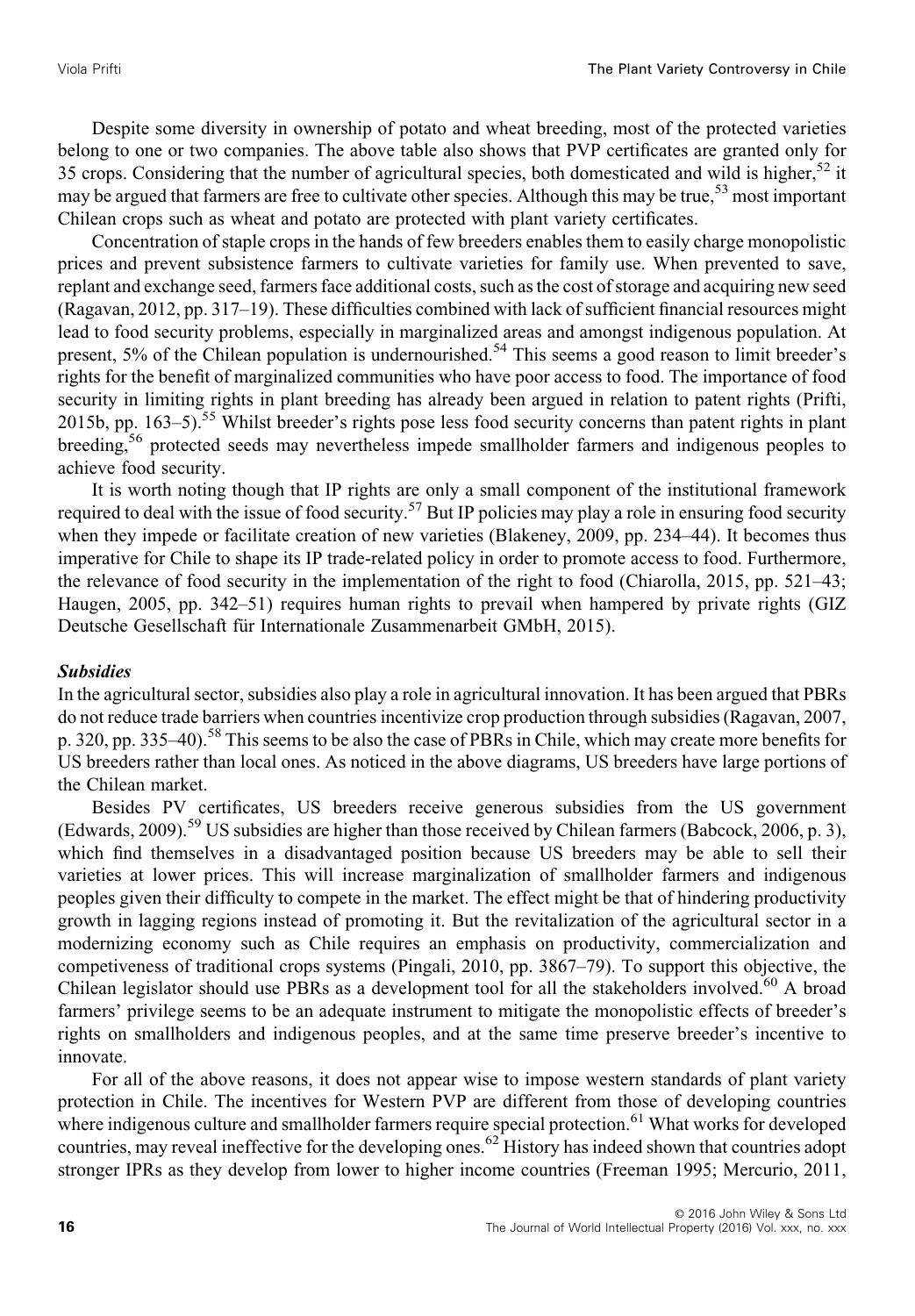pp.  $49-50$ ).<sup>63</sup> At this point, the issue to be considered is whether UPOV 1991 allows for flexibilities to limit breeder's rights and introduce a broad farmers' privilege.

# Finding the Flexibilities in UPOV 1991

Although UPOV 1991 provides for strong rights, it contains some exemptions such as the breeder's, experimental, the private and non-commercial exemption and the farmers' privilege. Whilst the farmers' privilege is an optional exemption, the others are mandatory.

With respect to the mandatory exemptions, authors (de Jonge and Munyi, 2015, pp. 13–5; Prifti, 2015b, p. 19) argue that smallholders' activities of saving, replanting and exchanging seeds fall under the private and non-commercial exemption. Subsistence and indigenous peoples, indeed, carry out seedsaving practices to satisfy basic family needs and have thus no commercial intent.

UPOV FAQ further clarifys that subsistence farming acts done "exclusively for the production of a food crop to be consumed by that farmer and the dependents of the farmer" are deemed to fall within the private and non-commercial acts.<sup>64</sup> In addition, the FAQ permit subsistence farmers to exchange their seeds against other vital goods within the local community, where the legitimate interests of the breeders are not significantly affected. This clarification gives reason for two considerations. The first pertains to prohibition of seed sale, whereas the second relates to the "legitimate interests of the breeder." Seed exchange with vital goods precludes the possibility to sell seed. This means that farmers cannot obtain credit in kind as explained above whilst analyzing the UPOV 1991 bill.

With respect to the "legitimate interests of the breeder," UPOV notes suggest considering a combination of several factors whilst defining these terms in its explanatory notes on exceptions to the breeder's rights, such as the type of variety to be exempted; the size of the holding, crop area or crop value; proportion or amount of harvested crop; remuneration and changing situations. Although Prifti (2015a, pp. 21–2) elaborates on these terms in the context of the farmers' privilege (UPOV 2009a), it does not appear sensible to subject the private and non-commercial use exemption to the "legitimate interests of the breeder." In the case of smallholders and indigenous peoples, the importance of seed exchange with vital goods should prevail over the economic interests of the breeder. Moreover, the purpose of the exemption to allow private and non-commercial activities excludes an interest from the breeder. If smallholders engage in commercial activities, they will be considered as competitors and might fall under the breeder's exemption.

UPOV notes also consider traditional practices of seed-saving as part of the farmers' privilege. In this regard, some authors have already put forward a broad understanding of the farmers' privilege that includes seed-exchange (Prifti, 2015b, pp. 20–2) and have differentiated between different types of farmers in order to take account of their different incentives (de Jonge and Munyi, 2015). It appears thus that the mandatory exemption of private and non-commercial use is best suited to protect the interests of smallholder farmers and indigenous people.

# UPOV Flexibilities and Patents

Despite the explicit prohibition to grant patents on plant varieties (article 37 (b) of law no. 19.039 on Industrial Property), patent rights extend to plant varieties when patented elements are inserted into a variety since patent rights have no exceptions. This means that if the Chilean legislator decides to broaden the farmer's privilege to breeder's rights, farmers' freedom to use, resow and exchange seed will be restricted if patents cover plant varieties. Besides farmers, patent rights also impede breeders to freely use patented varieties in their breeding programs. Hence, a coherent implementation of plant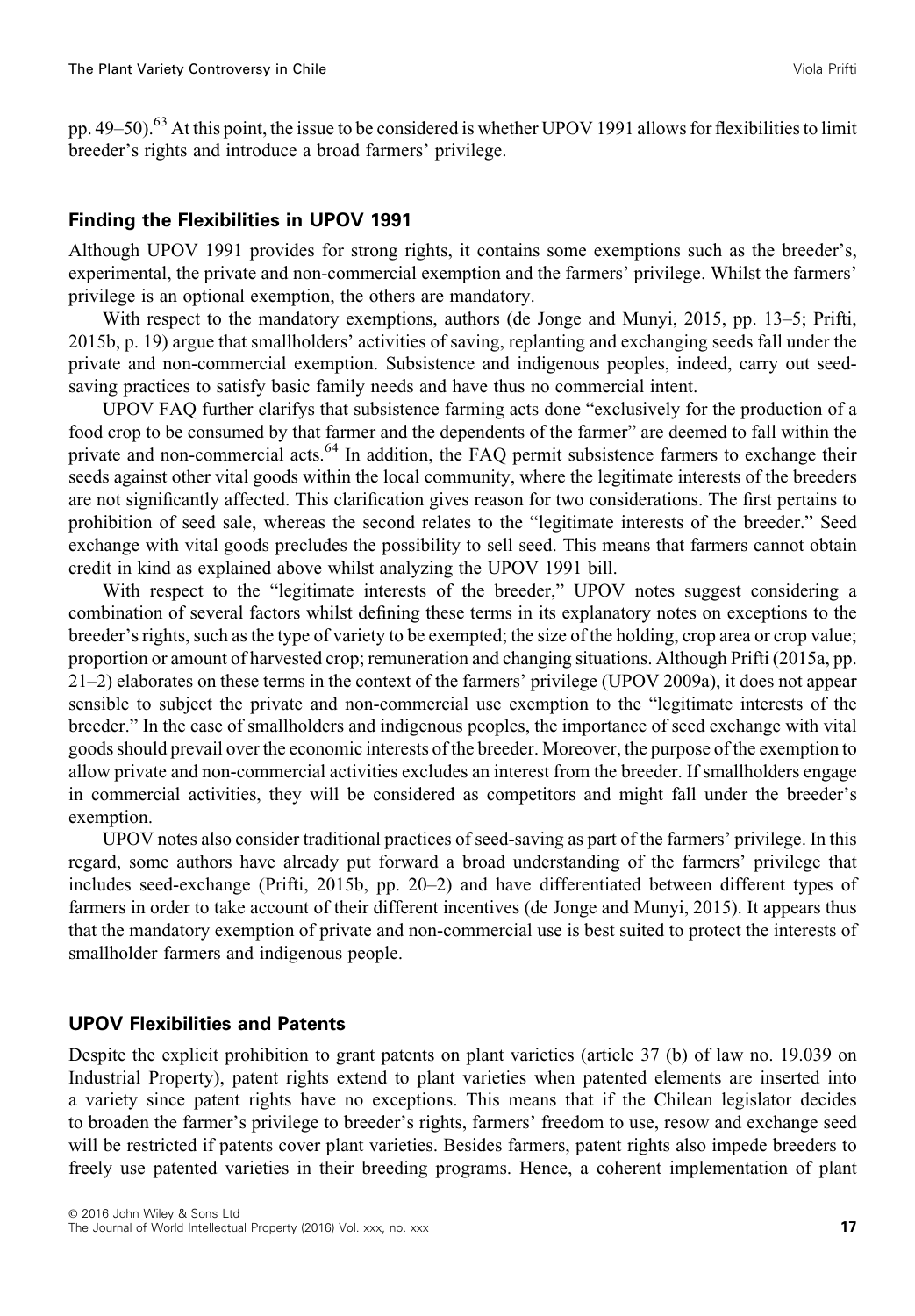breeder's rights in Chile requires an introduction of a farmers' privilege and a breeder's exemption to patent rights.

# Conclusions and Recommendations

This paper argues that UPOV standards imposed by US FTAs in Chile may not work as an incentive to foster domestic plant breeding. Although strong rights help breeders to recoup their B&D costs and increase profits, they prevent farmers and indigenous peoples from accessing the technology embedded in the protected seed as well as from continuing their traditional breeding practices. Preserving these practices and balancing all the concerned stakeholders is necessary for designing policies that encourage sustainable development in Chile. The analysis allows concluding that it is not free trade that should be questioned, but the drafting of plant variety law in line with the national development needs. Hence the following recommendations for adopting UPOV 1991-compliant plant breeder's rights in Chile:

- 1. Subsistence farmers and all indigenous communities should be allowed to continue their traditional practices of saving, replanting, and exchanging seed for *any kind of plant variety* under the private and non-commercial exemption.
- 2. The farmers' privilege should be adopted and the legislator may differentiate between different types of farmers when deciding on the amount of seed to be used on farmer's own holding.
- 3. Seed saving should be allowed for staple crops relevant for food security independently from the breeding method (synthetic or hybrid).
- 4. The exhaustion of breeder's rights should end with the first sale. The further propagation of protected material should be freely permitted.
- 5. There should be no distinction between direct and indirect anticompetitive acts when deciding on compulsory licensing.
- 6. There should be no penal sanctions for farmers.
- 7. When granting patent rights on plants, Chile should explicitly adopt a breeder's and a farmers' exemption to patent rights.

# About the Author

Viola Prifti is research fellow at the Centre for Intellectual Property Policy and Management, Bournemouth University, 89 Holdenhurst Road, Bournemouth, Dorset BH8 8EB, UK; e-mail: priftiv@bournemouth.ac.uk

# Notes

The author acknowledges an initial 3-month scholarship from the Max Planck Institute for Innovation and Competition (MPIIC) in Munich for this research. However, the paper was written independently and the author is the only responsible for any mistake or non-compliance with MPIIC's research standards and objectives. The author is also responsible for the translation of documents from Spanish into English.

- 1. Article 17.1.3 (a) of the US Chile FTA. The text of the agreement is available at <[https://ustr.gov/trade](https://ustr.gov/trade-agreements/free-trade-agreements/chile-fta/final-text)[agreements/free-trade-agreements/chile-fta/](https://ustr.gov/trade-agreements/free-trade-agreements/chile-fta/final-text)final-text>[Accessed 21 June 2016].
- 2. UPOV is an international agreement that provides for specific intellectual property rights on plant varieties. It was adopted in 1961 and entered into force in 1968. It has been revised in 1972, 1978 and 1991. Chile is currently a member of UPOV 1978. See the list of UPOV ratifications as updated on October 2015 <[http://www.upov.int/](http://www.upov.int/export/sites/upov/members/en/pdf/pub423.pdf) [export/sites/upov/members/en/pdf/pub423.pdf](http://www.upov.int/export/sites/upov/members/en/pdf/pub423.pdf)> [Accessed December 2015].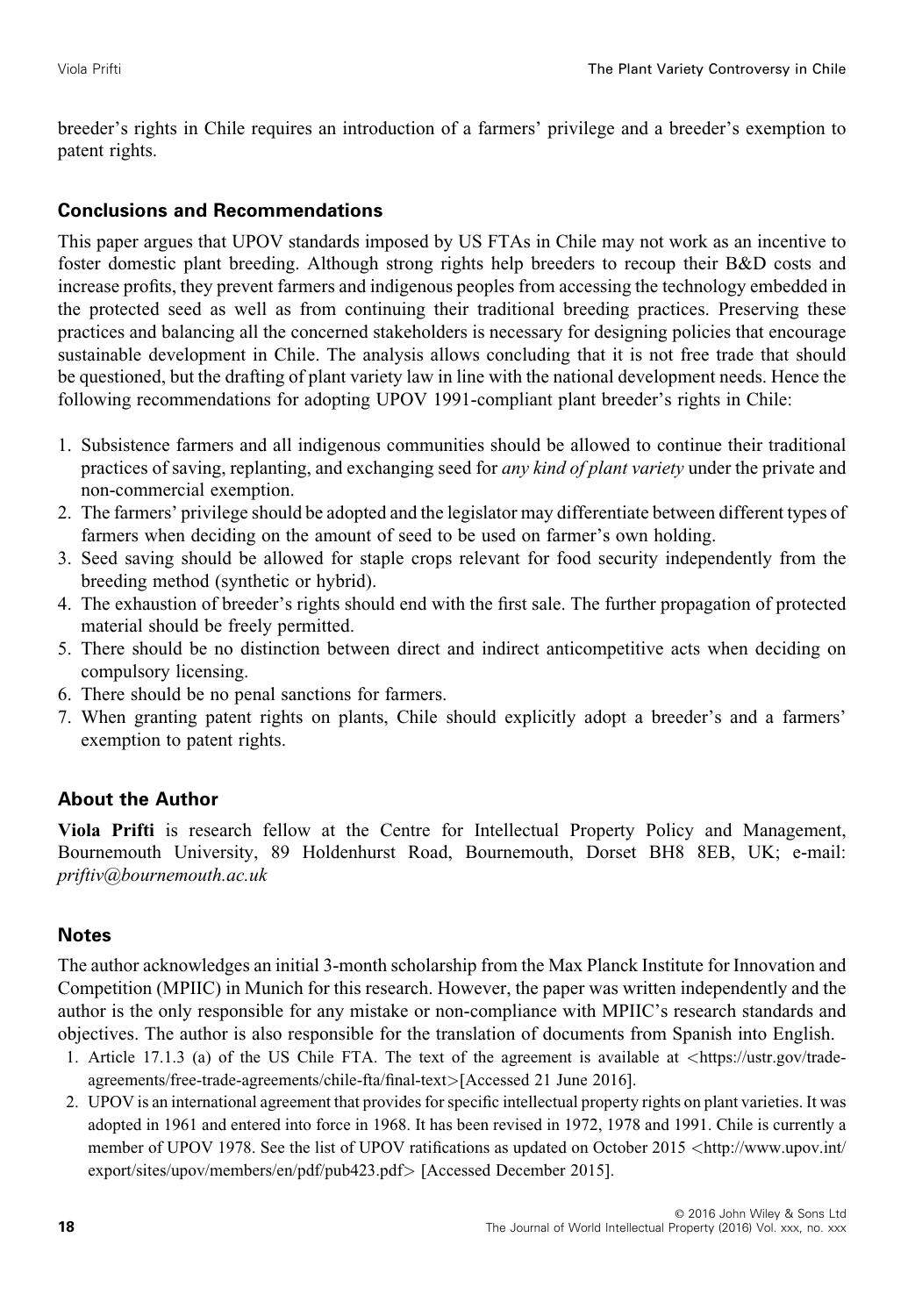- 3. <[https://www.camara.cl/pley/pley\\_detalle.aspx?prmID=6819](https://www.camara.cl/pley/pley_detalle.aspx?prmID=6819)> [Accessed June 2016].
- 4. Message no. 1435–356. For a detailed account of the approval of this bill see House of Representatives of Chile, Bulletin 6426–10. Available at <[http://www.diputados.cl/pley/pley\\_detalle.aspx?prmID=6819](http://www.diputados.cl/pley/pley_detalle.aspx?prmID=6819)> [Accessed June 2016].
- 5. See the document "Requerimiento y acompañas documentos," 20 May 2011, Tribunal Constitucional de Chile, Rol no. 1988-11-CPT of 24 June 2011. Available at <<http://www.tribunalconstitucional.cl/wp/expedientes>> [Accessed May 2015].
- 6. The Chilean President Sebastian Piñera Echenique argued that UPOV is a non-self-executing act, and therefore cannot be declared unconstitutional. Nevertheless, the Constitutional Tribunal delivered judgment based on the probability of unconstitutional effects of the act implementing UPOV 1991. The Tribunal applied a preventive control in order to preserve the constitutional supremacy. For the President's opinion see "Formula Observaciones," pp. 15–8, whereas for of the decision of Tribunal see pages 32–8, of the decision of Tribunal Constitucional de Chile Rol no. 1988-11-CPT of 24 June 2011. Both documents are available at  $\lt$ [http://www.](http://www.tribunalconstitucional.cl/wp/expedientes) [tribunalconstitucional.cl/wp/expedientes](http://www.tribunalconstitucional.cl/wp/expedientes)> [Accessed 15 May 2015].
- 7. See pp. 24–79 of the decision. Tribunal Constitucional de Chile, Rol No. 1988-11-CPT of 24 June 2011.
- 8. Other impugned Constitutional provisions were article 19 no. 2, no. 8, no. 22. See better "Requerimiento y acompañas documentos," 20 May 2011, Tribunal Constitucional de Chile, Rol No. 1988-11-CPT of 24 June 2011. See also pp. 80–102 of the decision. Available at <<http://www.tribunalconstitucional.cl/wp/expedientes>> [Accessed May 2015].
- 9. Studies were cited in favour of the argument that PVP will contribute to replacing traditional agrosystems by monocultural varieties strongly dependent on agrochemicals, and affect foodstuffs and the environment.
- 10. Here the judges made a distinction between the right to property (article 19 no 23 of the Chilean Constitution) and the right on property (article 19 no 24 of the Chilean Constitution). See pages 41–6 of the decision. The text of article 19 no. 23 is the following: "Freedom to acquire ownership over all types of property except that which nature has made common to all men or which should belong to the entire Nation, and that the law so declares. The above is without prejudice to what is prescribed in other precepts of this Constitution. When the national interest demands it, a law passed by a qualified *quorum* may establish limitations or requirements for acquiring ownership over specific property;" see Constitution of the Republic of Chile, Santiago, 21 October 1980.
- 11. See p. 58 of the decision. See also pp. 61–3 that explain the admissibility of the farmers' privilege restricted to the use of harvested material on their own holdings provided that it does not violate rights protected by the constitutional order.
- 12. See p. 67 of the decision. The judges recalled other national and international instruments on biodiversity preservation and access to genetic resources, such as the Convention on Biological Diversity ratified by decree no. 1963 of 1994 of the External Relations Ministry (pp. 41–61), previous judicial decisions on the matter and the guarantees to safeguard the national genetic patrimony as established both in article 1 of the law 19.342 and in article 3 of the Industrial Property Law of Chile of 9 March 2006, as last revised on 26 January 2007.
- 13. Commercial breeders' growth model is based on the concept of "creative destruction" (Schumpeter, 2010) whereas smallholders' innovation model can be compared to the indigenous duty of custody and use of knowledge in order to adapt to change as explained by Prof. Peter Drahos, (2014) Intellectual Property, Indigenous People, and Their Knowledge, Cambridge University Press, Cambridge.
- 14. The text of the bill is available at <[https://www.camara.cl/pley/pley\\_detalle.aspx?prmID=6761&prmBoletin=](https://www.camara.cl/pley/pley_detalle.aspx?prmID=6761&x0026;prmBoletin=6355-01) [6355-01](https://www.camara.cl/pley/pley_detalle.aspx?prmID=6761&x0026;prmBoletin=6355-01)> [Accessed on May 2015].
- 15. Under UPOV 1978, this is not explicit but inferred from paragraphs 1 and 2 which provide for the cases that do not require the breeder's authorization. Farmers are implicitly authorized to use the protected variety without the authorization of the breeder, except for acts related to commercial production.
- 16. Contracting parties are required to subject this permission to reasonable limits and to the legitimate interests of the breeder. UPOV defines either "reasonable limits" or "legitimate interests." These terms are thus to be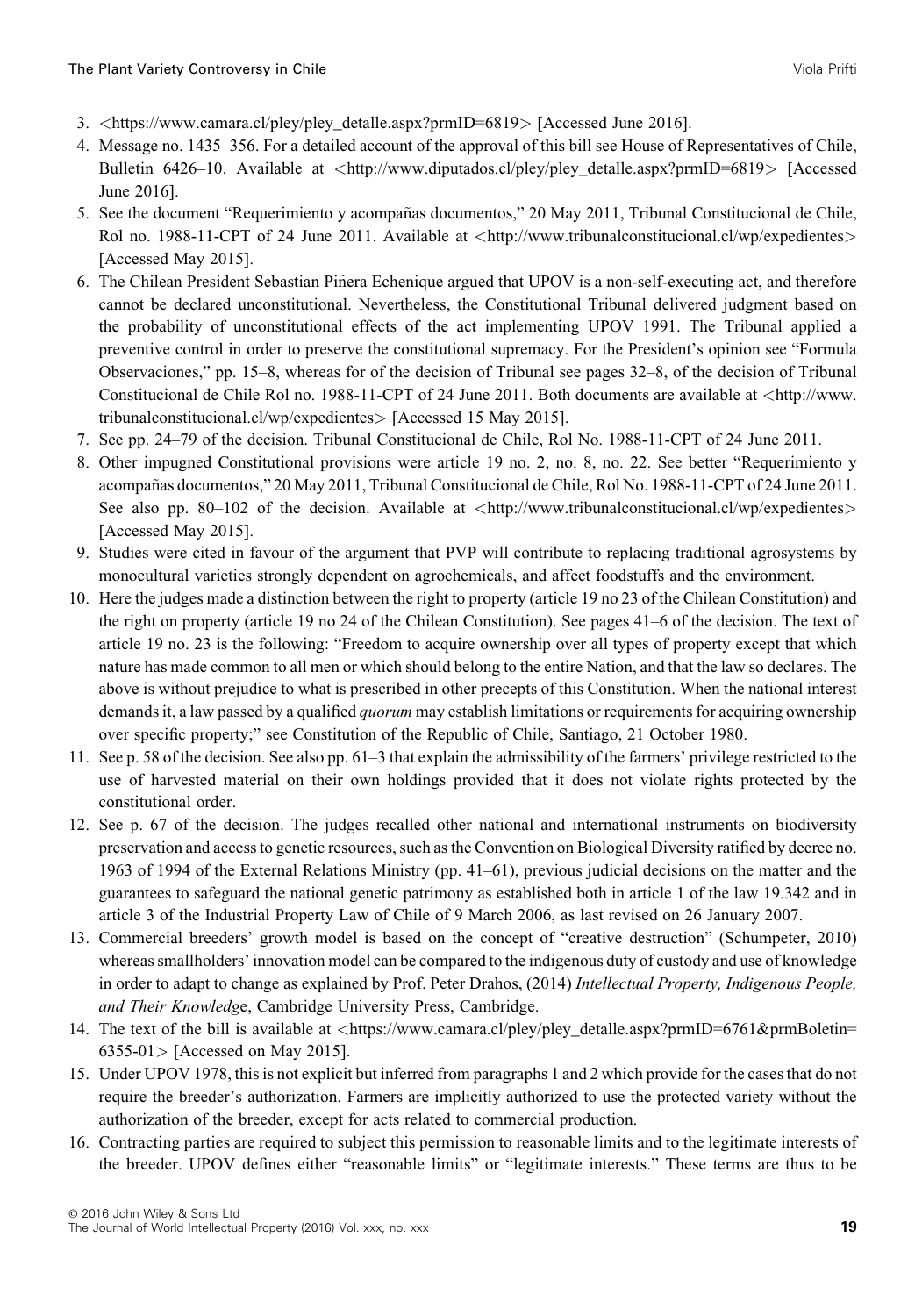interpreted by national legislators. In the EU, they are taken into account by article 14 of the EC Regulation 2100/94, which provides for a list of plant varieties which can be used upon an equitable remuneration to the right holder but exempts "small farmers" from such obligation. For more information, see UPOV Explanatory Notes on Exceptions to the Breeder's Rights Under the 1991 Act of the UPOV Convention, UPOV/EXN/EXC/1.

- 17. See article 8 of UPOV 1978 and article 19 of UPOV 1991.
- 18. The legislator, however, may have seen it appropriate to codify their protection, especially after the advent of reverse breeding techniques that can track parental lines. For an understanding of these techniques see Rob Dirks et al. (2009), pp. 837–45.
- 19. For example, preparation of material for propagating purposes is complementary to production of propagating material.
- 20. Article 2, f) of the Ley Monsanto defines "harvested material" as covering both vegetatively and sexually propagating material. For an understanding of the provision on harvested material see UPOV Explanatory Notes on Acts in Respect of Harvested Material Under the 1991 Act of the UPOV Convention, October 24, 2013, UPOV/EXN/HRV/1. Available at <[http://www.upov.int/edocs/expndocs/en/upov\\_exn\\_hrv.pdf](http://www.upov.int/edocs/expndocs/en/upov_exn_hrv.pdf)> [Accessed] June 2015].
- 21. For an explanation see article 2, g) of the bill. For a thorough understanding see UPOV Seminar on Essentially Derived Varieties, October 22, 2013 (Geneva, Switzerland). Available at <[http://www.upov.int/edocs/pubdocs/](http://www.upov.int/edocs/pubdocs/en/upov_pub_358.pdf) [en/upov\\_pub\\_358.pdf](http://www.upov.int/edocs/pubdocs/en/upov_pub_358.pdf)> [Accessed June 2015].
- 22. "The variety is distinct if it is clearly distinguishable by the expression of one or more important characteristics from any other variety whose existence at the date of filing the application, is well known. A well-known variety, inter alia, is the one that appears on the official lists of varieties of any country or that whose registration has been requested in any of them."
- 23. Although article 7 of the bill does not exclude that varieties not listed in official registers may be deemed as a "matter of common knowledge," the interpretation of "common knowledge" will be decisive in determining the "distinctiveness" requirement.
- 24. Although the act does not define "synthetic" seeds, conventional wisdom suggests that the terms refer to genetically modified seeds.
- 25. To author's knowledge, the regulation has not been enacted given the withdrawal of the bill. See article 56 of the bill establishing that the Regulation should be emanated within 180 days after the promulgation of the bill (law) in the Official Gazette.
- 26. For an understanding of hybridized varieties, see DuPont Pioneer's list of hybridized products. Available at <<https://www.pioneer.com/home/site/about/products/crops/canola/>> [Accessed June 2015]. To be noticed that its canola and maize hybrids are already marketed in Chile.
- 27. Genetically modified crops are not allowed for domestic consumption in Chile, but they have been cultivated since 1987 and authorized for export in 1992. The main GM crops are maize, soybeans and canola. See Salazar and Montenegro (2009) pp. 353–68. See also USDA Foreign Agricultural Service, Gain Report nr. CI1021, 15 July 2011. For more information on the approved GM crops in Chile, see the GM Approval Database. Available at <<http://www.isaaa.org/gmapprovaldatabase/approvedeventsin/default.asp?CountryID=CL&Country=Chile>> [Accessed July 2015].
- 28. From the wording of the provision, it may be questionable whether the farmer should be the sole proprietor of the holding or bear any kind of property title.
- 29. The farmer is, however, not allowed to save a larger quantity of seed than that originally acquired. For further explanations on this point see the decision of the Tribunal Constitucional of Chile, 24 June 2011, Rol No. 1988-11, pp. 62–3.
- 30. See Jeroen van Wijk, "How Does Stronger Protection of Intellectual Property Rights Affect Seed Supply? Early Evidence of Impact" (1996) 13 Natural Resource Perspectives. For more on informal credit markets in the Chilean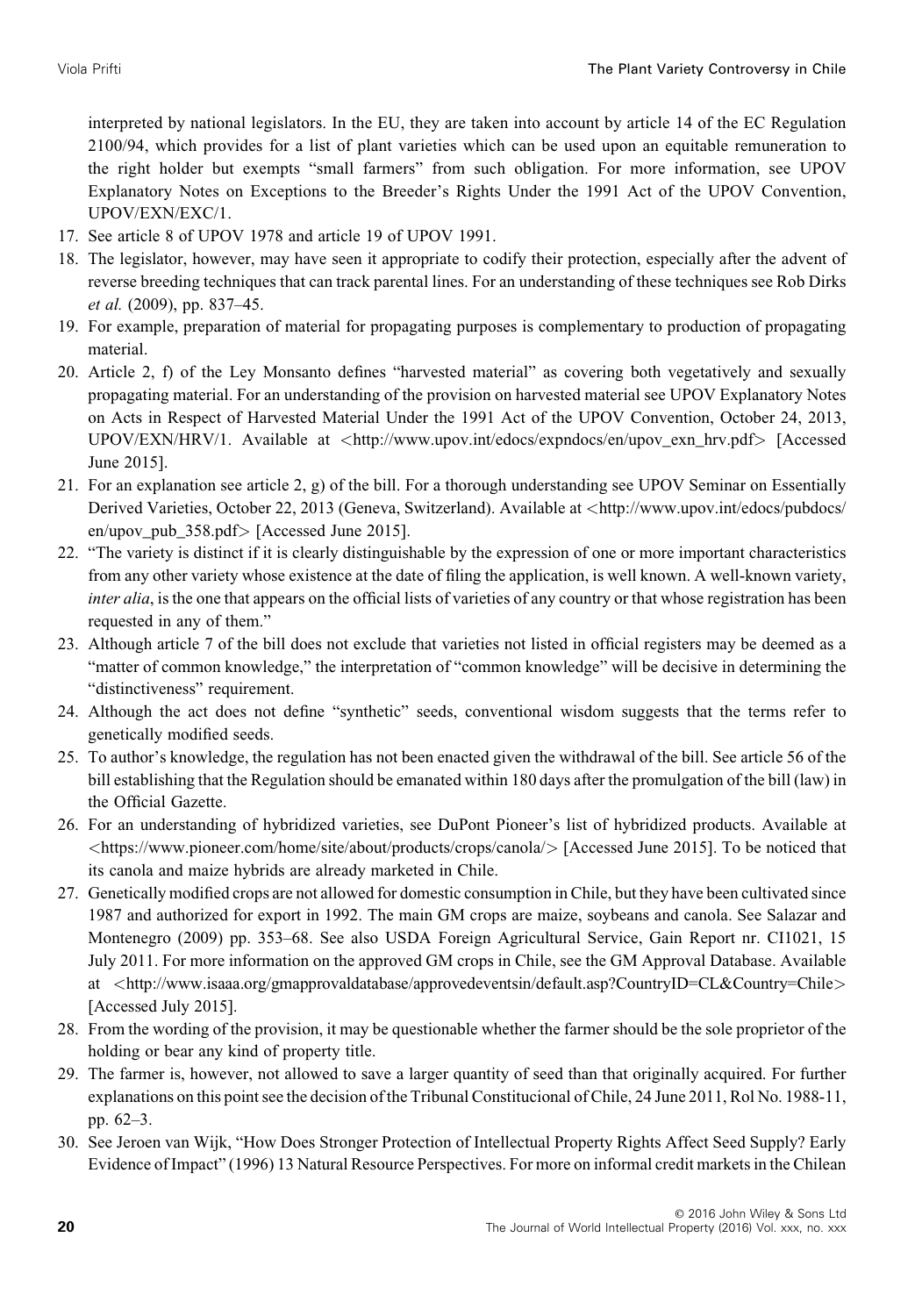agricultural sector, see Nisbet (1969), "The Relationship Between Institutional and Informal Credit Markets in Rural Chile" (1969) 45(2). Land Economics.

- 31. For a definition of "direct" see, <[http://www.oxforddictionaries.com/de](http://www.oxforddictionaries.com/definition/english/direct)finition/english/direct> [Accessed] June 2015].
- 32. For a definition of "direct" see <<http://www.merriam-webster.com/dictionary/direct>> [Accessed July 2015].
- 33. Bowman vs. Monsanto Co, No. 11-796, 569 US\_(2013). For more on this issue, see Lim (2015), p. 559, pp. 563–9.
- 34. For other US cases on this issue see Janis (2014), pp. 238–40.
- 35. An example is a strawberry variety developed by University of California Davis not allowed to be licenced, marketed, or produced in countries with no UPOV protection. See Jefferson *et al.* (2014), p. 400.
- 36. For further discussion, see the section "Can Plant Breeder's Rights Be Weakened?".
- 37. Here an issue may be that of defining differences between varieties. In this regard, it has been argued that essentially derived varieties do not enter into direct competition with the original variety. See Prifti (2015b), p. 116.
- 38. For a more elaborated analysis on penal sanctions see (Prifti, 2015b).
- 39. For an understanding of this phenomenon in a general context, see Berger and Luckmann (1991), pp. 70–89.
- 40. For an explanation of social change see Moore (1974). The change for farmers can be caused both by technological (GM seeds) and economic (change of breeding processes) factors.
- 41. Although article 52 does not preclude the possibility of applying penal sanctions.
- 42. Names are included in the traditional cultural expressions. For general information, see <[http://www.wipo.int/tk/](http://www.wipo.int/tk/en/folklore/) [en/folklore/](http://www.wipo.int/tk/en/folklore/)> [Accessed July 2015].
- 43. See the positions papers of the American Seed Trade Association, European Seed Association, International Seed Federation. For an historical overview of the origin of PBRs, see Kevles (2002).
- 44. Countries' macroeconomic policies may play a major role. This was observed with regard to Argentina in the Jaffé and van Wijk study. For an understanding of a variety of factors that influence innovation in general see Freeman (1995), pp. 5–24.
- 45. As Endres and Giffin note "although the lack of a statistically significant correlation does not disprove standard innovation theory, it nonetheless implies that the presumed link between intellectual property rights and plant innovation may not be as direct as previously thought and warrants further empirical research. This is of particular importance in the agricultural context, in which plant variety protection engenders complex issues of equity, subsistence farmers' rights, and government-sanctioned monopolization by multinational corporations of the basic building blocks of the human food supply." See Endres and Giffin (2012), p. 208.
- 46. The Heckscher–Ohlin model is a general equilibrium mathematical model of international trade that expects countries to export goods produced by their cheap and abundant factors of production and import goods that use countries' scarce factors. Note also that trade benefits accruing to developing countries depend on the size of their economies. For an understanding see Hirsch (2011), pp. 234–6.
- 47. Note that "economic development" differs from "economic growth." The first is a normative concept and is measured by the Human Development Index, whilst the second is a narrower concept measured by the GDP. For further discussion see Chon (2006), pp. 2821–912.
- 48. Source: Servicio Agrícola y Ganadero (Agriculture and Livestock Service). Available at <[http://www.sag.cl/](http://www.sag.cl/ambitos-de-accion/proteccion-derechos-del-obtentor) [ambitos-de-accion/proteccion-derechos-del-obtentor](http://www.sag.cl/ambitos-de-accion/proteccion-derechos-del-obtentor)> [Accessed August 2015]. Data were last updated on 13 July 2015 and the figures do not distinguish between provisional and definitive titles.
- 49. Public institutions may be funded from private funds, but their largest financial assistance comes from public entities such as the Ministry of Agriculture.
- 50. For native plants in Chile see Timothy et al. (1961), p. 5.
- 51. Please, note that beans, maize, potatoes, wheat are native plants of Chile; triticale is a hybrid (barley & rye) created by Norman Borlaug during the Green Revolution whilst most of the remaining plants originate in the Mediterranean Europe and some in Eastern Europe.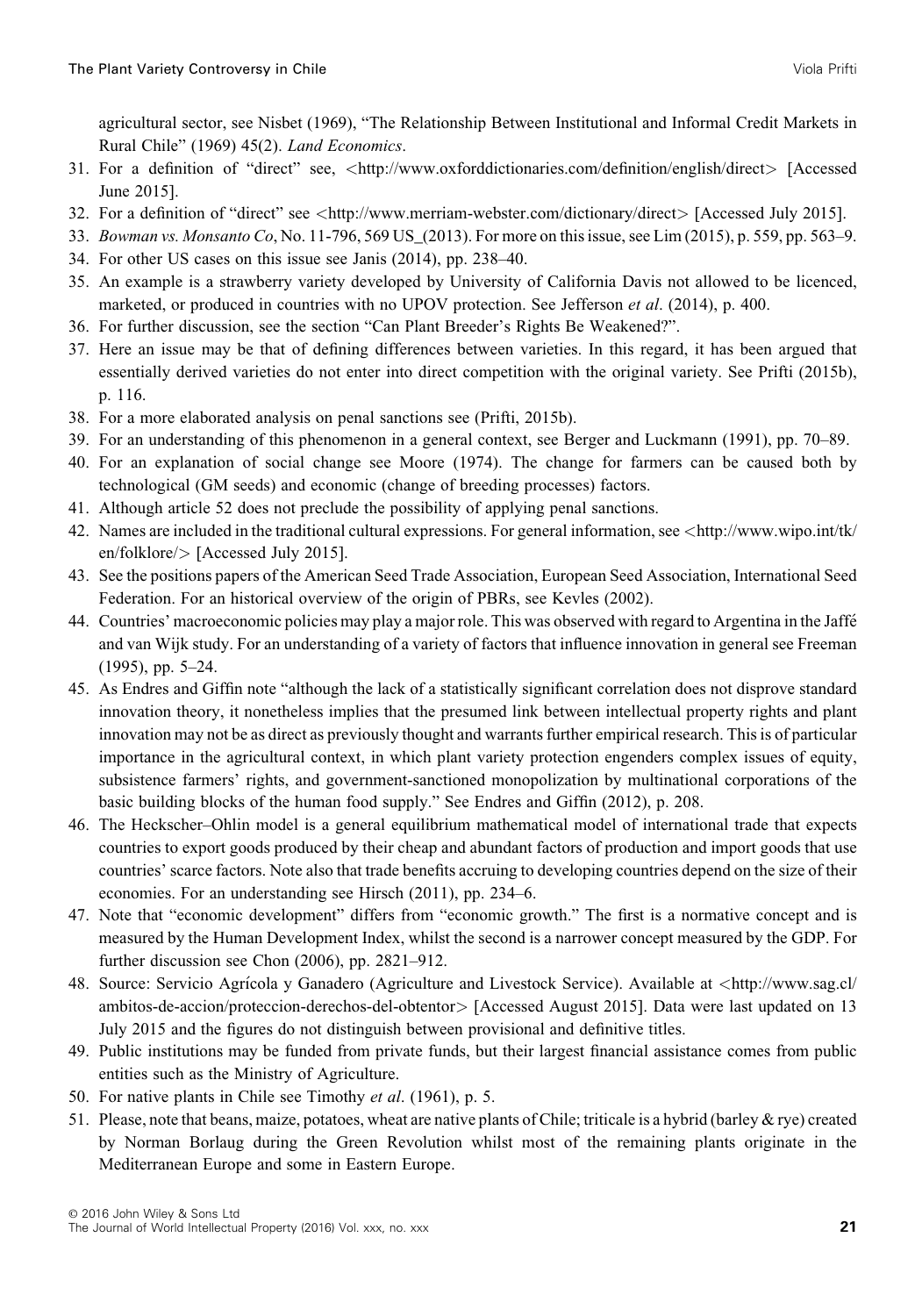- 52. For cultivated agricultural plant species see the EU Plant Variety Catalogue as an example. Available at <[http://](http://ec.europa.eu/food/plant/plant_propagation_material/plant_variety_catalogues_databases/search/public/index.cfm?event=SearchForm&ctl_type=A) [ec.europa.eu/food/plant/plant\\_propagation\\_material/plant\\_variety\\_catalogues\\_databases/search/public/index.](http://ec.europa.eu/food/plant/plant_propagation_material/plant_variety_catalogues_databases/search/public/index.cfm?event=SearchForm&ctl_type=A) [cfm?event=SearchForm&ctl\\_type=A](http://ec.europa.eu/food/plant/plant_propagation_material/plant_variety_catalogues_databases/search/public/index.cfm?event=SearchForm&ctl_type=A)> [Accessed August 2015].
- 53. To be noted that farmers are often dependent on marketed seeds and subsistence farmers lack the resources to breed high quality seeds.
- 54. World bank data show a constant number of undernourished people in Chile in the recent decades. Available at <<http://data.worldbank.org/indicator/SN.ITK.DEFC.ZS?page=2>> [Accessed January 2016].
- 55. See also Evangelical Church (2013).
- 56. This is because contrary to patents, breeder's rights contain an exemption that allows breeding with protected material.
- 57. Transportation systems, market structure, poverty and distribution issues play a major role.
- 58. For general considerations on subsidies see Lee (2011), pp. 297, 305, whilst for an elaboration of subsidies in agriculture see Ragavan (2012) pp. 319–29.
- 59. The database of US farm subsidies is available at <<http://farm.ewg.org/>>. [Accessed August 2015].
- 60. Bryan Mercurio suggests that developing countries should create frameworks in which IPRs are viewed as a tool for development. Mercurio (2011), p. 72.
- 61. The incentive for PVP comes from the breeding industry, not from farmers. Western farmers, however, are economically advantaged compared to small farmers in developing countries. Moreover, indigenous peoples are less numerous in Europe.
- 62. It has been noted that the Green Revolution did not bring benefits to small-scale farmers in developing countries though it advantaged those of developed countries. Ragavan (2007), pp. 324–5.
- 63. Chon argues that developing countries often experience negative social-welfare effects when harmonizing IP rules, Chon (2014), p. 257.
- 64. <[http://www.upov.int/about/en/faq.html#](http://www.upov.int/about/en/faq.html#Q13)Q13> [Accessed August 2015].

# **References**

- Andersen, B. and Konzelmann, S. (2008) 'In Search of a Useful Intellectual Property Rights', Research Policy, 37, 12–28.
- Babcock, B.A. (2006) 'Unfair Trade: Culprits and Victims', Iowa Agriculture Review, 12(1), 1–3. Available at <[http://www.card.iastate.edu/iowa\\_ag\\_review/winter\\_06/article1.aspx](http://www.card.iastate.edu/iowa_ag_review/winter_06/article1.aspx)> [Accessed August 2015].
- Berger, P. and Luckmann, T. (1991) The Social Construction of Reality. A Treatise in the Sociology of Knowledge. Penguin Books, London.
- Blakeney, M. (2009) Intellectual Property Rights and Food Security. CAB International, Oxfordshire.
- Boldrin, M. and Levine, D. (2008) Against Intellectual Monopoly. Cambridge University Press, Cambridge.
- Chiarolla, C. (2015) 'Right to Food and Intellectual Property Protection for Plant Genetic Resources', in C. Geiger (ed.), Research Handbook on Human Rights and Intellectual Property. Edward Elgar, Cheltenham, pp. 521–43.
- Chipman, J.S. (2008) The Theory of International Trade: Volume I. Edward Elgar, Cheltenham.
- Chon, M. (2006) 'Intellectual Property and the Development Divide', Cardozo Law Review, 27, 2821–912.
- Chon, M. (2014) 'Intellectual Property and Theories of Developmental Justice', in D. Gervais (ed.), Intellectual Property, Trade and Development. Strategies to Optimize Economic Development in a TRIPS-Plus Era, 2nd edition, Oxford University Press, Oxford, pp. 256–86.
- Cimoli, M., Dosi, G., Maskus, K.E., Okediji, R.L., Reichman, J.H. and Stiglitz, J.E. (eds.) (2014) Intellectual Property Rights. Legal and Economic Challenges for Development. Oxford University Press, Oxford.
- Correa, C. (2000a) Intellectual Property Rights, the WTO and Developing Countries. The TRIPS Agreement and Policy Options. Zed Books, Third World Network, Penang.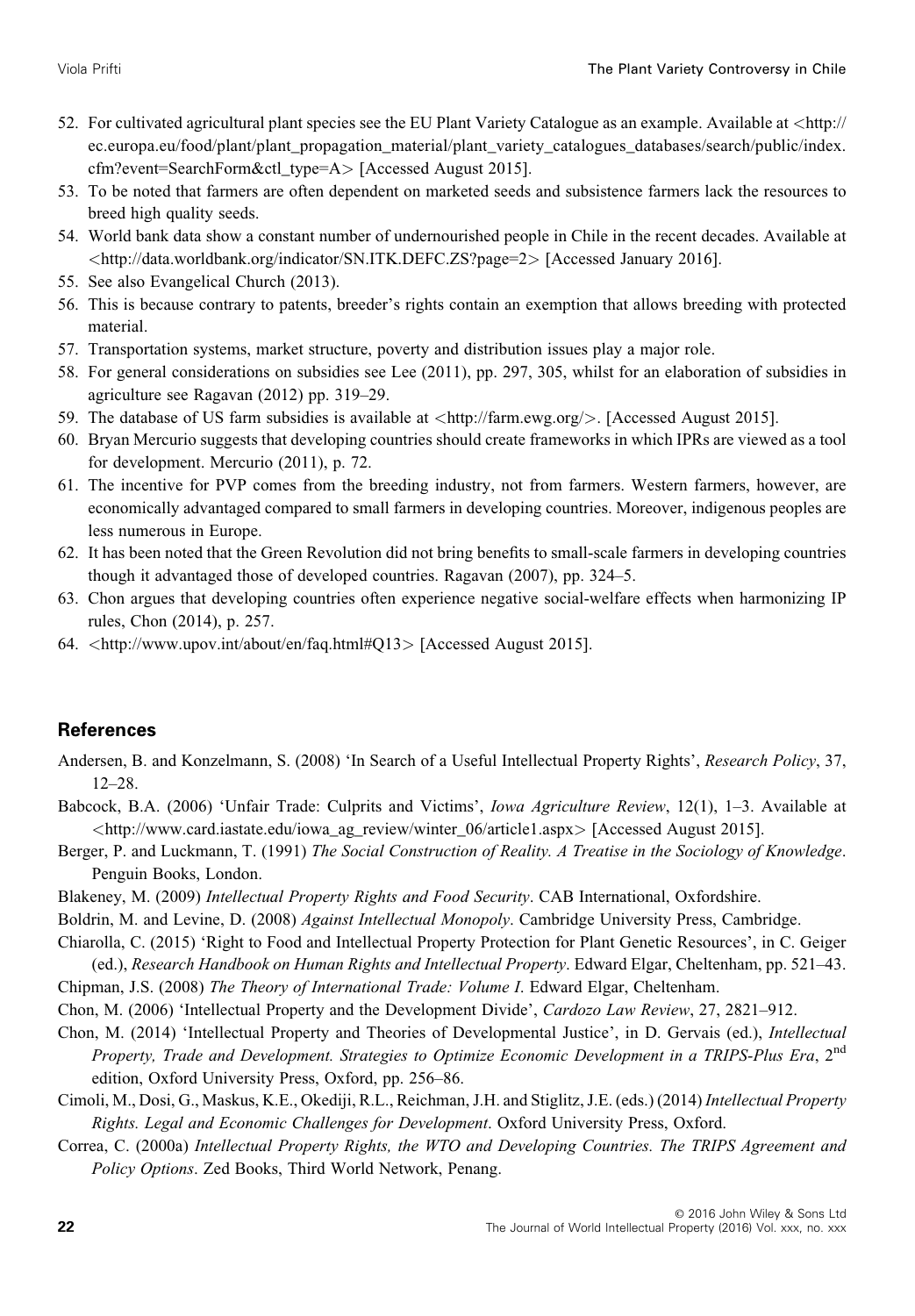- Correa, C. (2000b) Options for the Implementation of Farmers' Rights at the National Level, South Centre, Trade-Related Agenda Development and Equity Working Papers 8.
- de Jonge, B. and Munyi, P. (2015) 'A Differentiated Approach to Plant Variety Protection in Africa.' Wageningen Working Papers in Law and Governance, Law and Governance Group 2015/4.
- Dirks, R. et al. (2009) 'Reversed Breeding: A Novel Breeding Approach Based on Engineered Meiosis', Plant Biotechnology Journal, 7(9), 837–45.
- Dosi, G. and Stiglitz, J.E. (2014) 'The Role of Intellectual Property Rights in the Development Process, with Some Lessons from Developed Countries: An Introduction', in M. Cimoli, G. Dosi, K.E. Maskus, R.L. Okediji, J.H. Reichman, and J.E. Stiglitz (eds.), Intellectual Property Rights. Legal and Economic Challenges for Development. Oxford University Press, Oxford, pp. 1–53.
- Drahos, P. (2014) Intellectual Property, Indigenous People, and Their Knowledge. Cambridge University Press, Cambridge.
- Eaton, D. (2007) 'Intellectual Property Rights in Plant Breeding and Biotechnology: A Comparative Institutional Analysis.' Paper presented at the 11th Annual Conference of the International Society for New Institutional Economics, ISNIE, Reykjavik, Iceland, 21–23 June.
- Edwards, C. (2009) 'Agricultural Subsidies', Cato Institute. Available at <[http://www.downsizinggovernment.org/](http://www.downsizinggovernment.org/sites/downsizinggovernment.org/files/pdf/agriculture-subsidies_0.pdf) sites/downsizinggovernment.org/fi[les/pdf/agriculture-subsidies\\_0.pdf](http://www.downsizinggovernment.org/sites/downsizinggovernment.org/files/pdf/agriculture-subsidies_0.pdf)> [Accessed August 2015].
- Endres, A.B. and Giffin, C.E. (2012) 'Necessity Is the Mother, But Protection May Not Be the Father of Invention: The Limited Effect of Intellectual Property Regimes on Agricultural Innovation', The Columbia Science & Technology Law Review, 14, 203–53.
- Evangelical Church (2013) Biopatents and Food Security From a Christian Perspective. A study by the Evangelical Church in Germany's Advisory Commission on Sustainable Development.
- Feenstra, R.C. (2004) Advanced International Trade: Theory and Evidence. Princeton University Press, Princeton.
- Fink, C. and Primo Braga, C.A. (2005) 'How Stronger Protection of Intellectual Property Rights Affects International Trade Flows', in C. Fink and K.E. Maskus (eds.), Intellectual Property and Development. Lessons from Recent Economic Research. World Bank, Oxford University Press, Oxford, pp. 19–40.
- Food and Agriculture Organization (2014) Latin America and the Caribbean Food & Agriculture. FAO Statistical Yearbook, Santiago. Available at <<http://www.fao.org/docrep/019/i3592e/i3592e.pdf>> [Accessed August] 2015].
- Freeman, C. (1995) 'The "National System of Innovation" in Historical Perspective', Cambridge Journal of Economics, 19, 5–24.
- GIZ, Deutsche Gesellschaft für Internationale Zusammenarbeit GMbH (2015) The UPOV Convention, Farmers' Rights and Human Rights. An Integrated Assessment of Potentially Conflicting Legal Frameworks. A study on behalf of the Federal Ministry for Economic Cooperation and Development, Feldafing. Available at <[https://](https://www.giz.de/fachexpertise/downloads/giz2015-en-upov-convention.pdf) [www.giz.de/fachexpertise/downloads/giz2015-en-upov-convention.pdf](https://www.giz.de/fachexpertise/downloads/giz2015-en-upov-convention.pdf)> [Accessed August 2015].
- Goldsmith, P.D., Nauriyal, D.K. and Peng, W. (2007) 'Seed Biotechnology, Intellectual Property and Global Agricultural Competitiveness', in J.P. Kesan (ed.), Agricultural Biotechnology and Intellectual Property. Seeds of Change. CABI International, Oxfordshire, pp. 19–37.
- Greenspoon, R.P. and Cottle, C.M. (2011) 'Don't Assume a Can Opener: Confronting Patent Economic Theories with Licensing and Enforcement Reality', The Columbia Science and Technology Review, 12, 194– 218.
- Grossman, G.M. and Helpman, E. (1991), Innovation and Growth in the Global Economy. MIT Press, Cambridge, MA.
- Hansen, L. and Knudson, M. (1996) 'Property Right Protection of Reproducible Genetic Material', Review of Agricultural Economics, 18(3), 403–14.
- Haugen, H.M. (2005) The Right to Food and the TRIPS Agreement. With a Particular Emphasis on Developing Countries' Measures for Food Production and Distribution. Ph.D. thesis, University of Oslo, Oslo.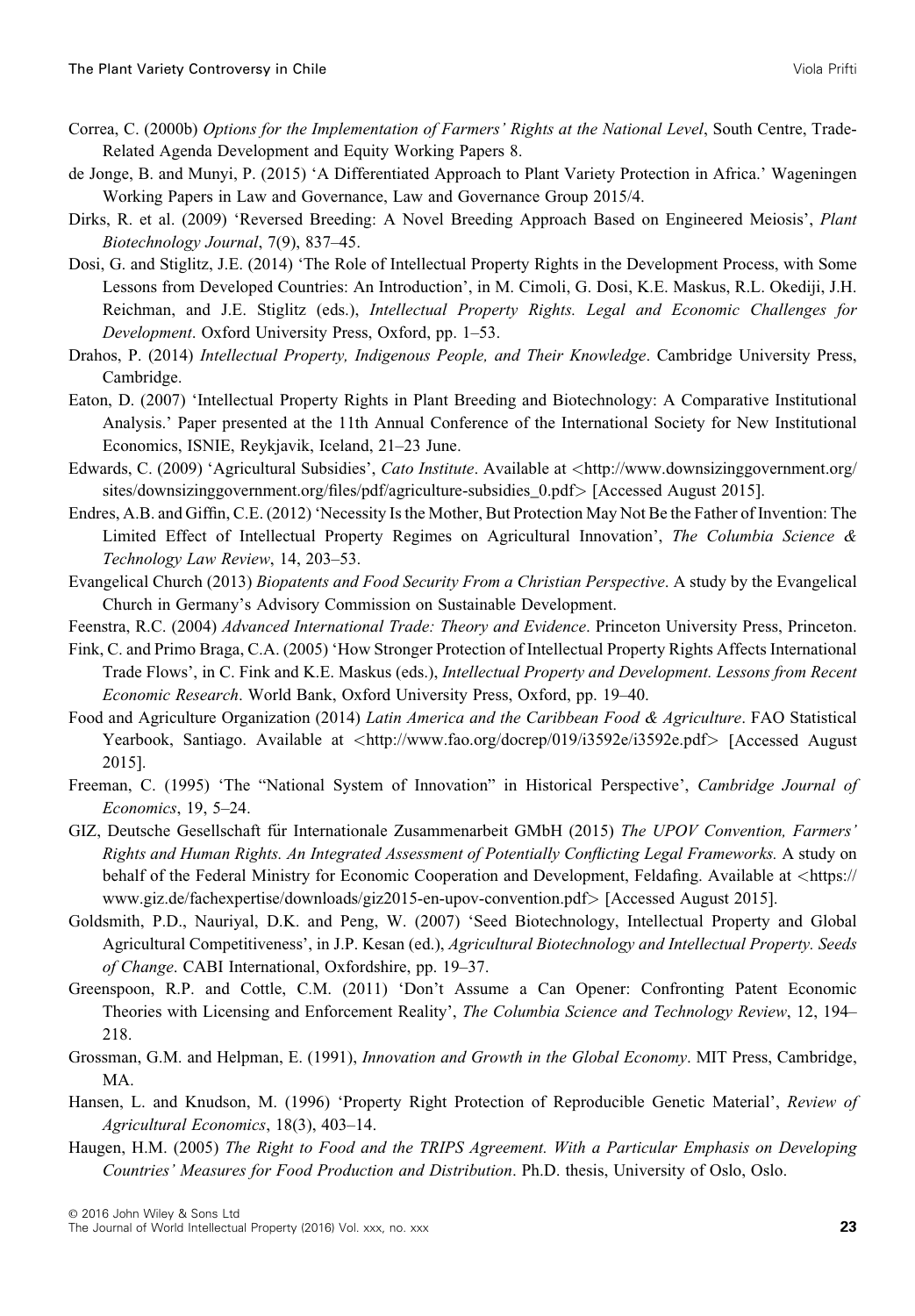- Hirsch, M. (2011) 'North-South Regional Trade Agreements: Prospects, Risks, and Legal Regulation', in Y. Lee, G.N. Horlick, W. Choi, and T. Broude (eds.), Law and Development Perspective on International Trade Law. Cambridge University Press, New York, NY, pp. 225–45.
- Horlick, G.N. (2011) 'Nonclusions', in Y. Lee, G.N. Horlick, W. Choi, and T. Broude (eds.), Law and Development Perspective on International Trade Law. Cambridge University Press, New York, NY, pp. 395-402.
- Irwin, D.A. (2005) Free Trade Under Fire, 2<sup>nd</sup> edition. Princeton University Press, Princeton, NJ.
- Janis, M.D. (2014) 'Patenting Plants: A Comparative Synthesis', in R.L. Okediji and M.A. Bagley (eds.), Patent Law in Global Perspective. Oxford University Press, New York, pp. 213–42.
- Jefferson, D.J. (2014) 'Development, Farmers' Rights, and the Ley Monsanto: The Struggle Over the Ratification of UPOV 91 in Chile', IDEA 55(1), 31–77.
- Jefferson, D.J., Camacho, A.B., and Chi-Ham, C.L. (2014), 'Towards a Balanced Regime of Intellectual Property Rights for Agricultural Innovations', Journal of Intellectual Property Rights, 19, 395–403.
- Kevles, D. (2002) A History of Patenting Life in the US with Comparative Attention to Europe and Canada. European Group on Ethics in Science and New Technologies to the European Commission, Brussels.
- Krugman, P. (1979) 'A Model of Innovation, Technology Transfer, and the World Distribution of Income' Journal of Political Economy, 87(2), 253–66.
- Krugman, P.R. (1996) Rethinking International Trade, 5<sup>th</sup> edition. MIT Press, Cambridge, MA.
- Law no. 19.039 on Industrial Property (Chile).
- Law nr. 19.342 on Plant Breeder's Rights. Available at <<http://www.upov.int/upovlex/en/details.jsp?id=807>> [Accessed December 2015].
- Lee, Y. (2011) 'Free Trade Agreements and Foreign Direct Investment. A Viable Answer for Economic Development?', in Y. Lee, G.N. Horlick, W. Choi, and T. Broude (eds.), Law and Development Perspective on International Trade Law. Cambridge University Press, New York, NY, pp. 297–316.
- Lim, D. (2015) 'Living with Monsanto', Michigan State Law Review 559, 559–663.
- Louwaars, N. (2007) Seeds of Confusion: The Impact of Policies on Seed Systems. Ph.D. dissertation. University of Wageningen, Wageningen.
- Mercurio, B. (2011) 'Intellectual Property Rights, Trade, and Economic Development', in Y. Lee, G.N. Horlick, W. Choi, and T. Broude (eds.), Law and Development Perspective on International Trade Law. Cambridge University Press, New York, NY.
- Moore, W.E. (1974) Social Change, Foundations of Modern Sociology, 2<sup>nd</sup> edition. Prentice Hall, Englewoods Cliffs. NJ.
- Moschini, G. and Yerokhin, O. (2007) 'The Economic Incentive to Innovate in Plants: Patents and Plant Breeder's Rights', in J.P. Kesan (ed.), Agricultural biotechnology and intellectual property: Seeds of change. CAB International, pp. 190–203.
- Nisbet, C.T. (1969) 'The Relationship Between Institutional and Informal Credit Markets in Rural Chile', Land Economics 45(2), 162–173.
- Office of the United States Trade Representative (USTR) (2016) 2016 Special 301 Report, United States Trade Representative. Available at <https://ustr.gov/sites/default/fi[les/USTR-2016-Special-301-Report.pdf](https://ustr.gov/sites/default/files/USTR-2016-Special-301-Report.pdf)> [Accessed June 2016].
- Pingali, P. (2010) 'Agriculture Renaissance: Making 'Agriculture for Development' Work in the 21<sup>st</sup> Century', in K.J. Arrow and M.D. Intriligator (eds.), Handbook of Agricultural Economics, vol. 4. Elsevier BV, Oxford, pp. 3867–94.
- Prifti V. (2015a) 'Understanding the Farmers' Privilege in 'Monsanto Laws'', Social Science Research Network [online]. Available at <[http://papers.ssrn.com/sol3/papers.cfm?abstract\\_id=2708600](http://papers.ssrn.com/sol3/papers.cfm?abstract_id=2708600)> [Accessed January 2016].
- Prifti, V. (2015b) The Breeder's Exception to Patent Rights. Analysis of Compliance with Article 30 of the TRIPS Agreement. Springer International, Cham.